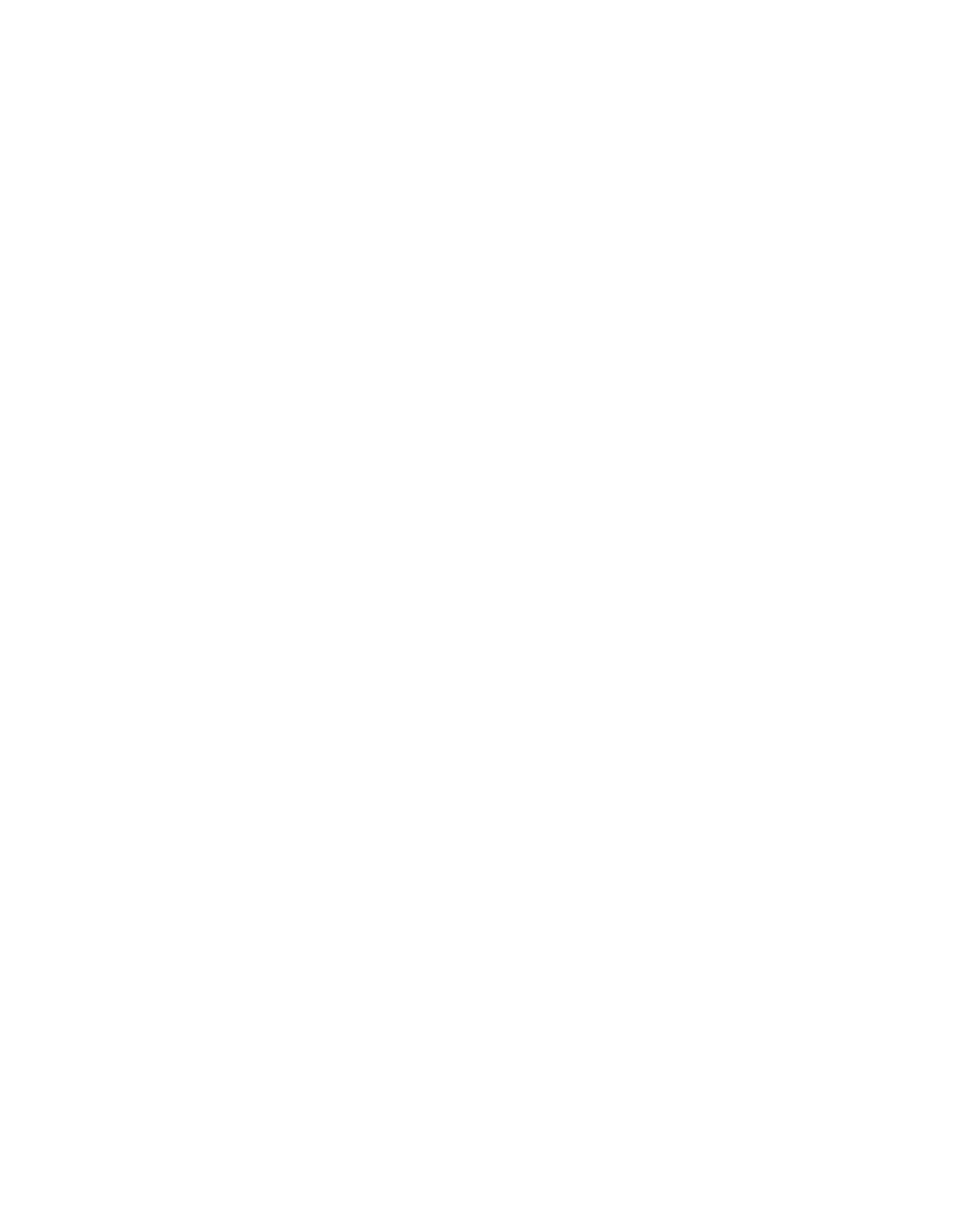## Stakeholder Consultation

*New EIT Action to support the innovation capacity of Higher Education Institutions (HEIs)*

*This report includes a summary of responses by stakeholders, collected between October and November 2020, in the framework of a Public Online Stakeholder Consultation launched by the European Institute of Innovation and Technology (EIT) in 2020. The output expressed aims to inform the EIT about the consulted stakeholders' views concerning the deployment of further activities, without implying a policy position or expression of any opinion by the EIT, nor that all ideas presented will necessarily come to fruition. The analysis and summary of responses was prepared by Cecoforma, February 2021.*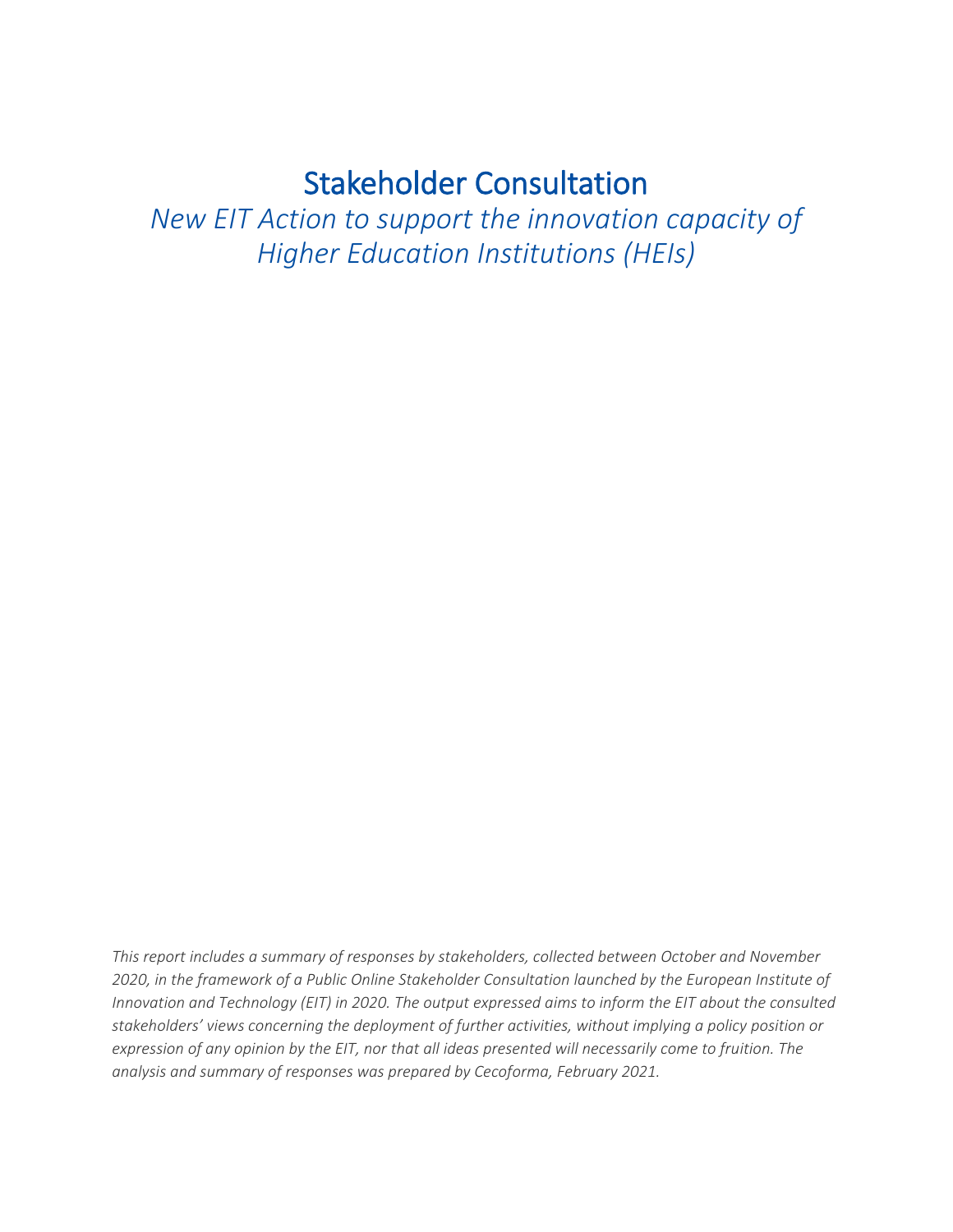

## **Contents**

| Figure 4: Are you currently a member of the EIT Community (EIT KICs and their partners, EIT Alumni)? 10 |  |
|---------------------------------------------------------------------------------------------------------|--|
|                                                                                                         |  |
|                                                                                                         |  |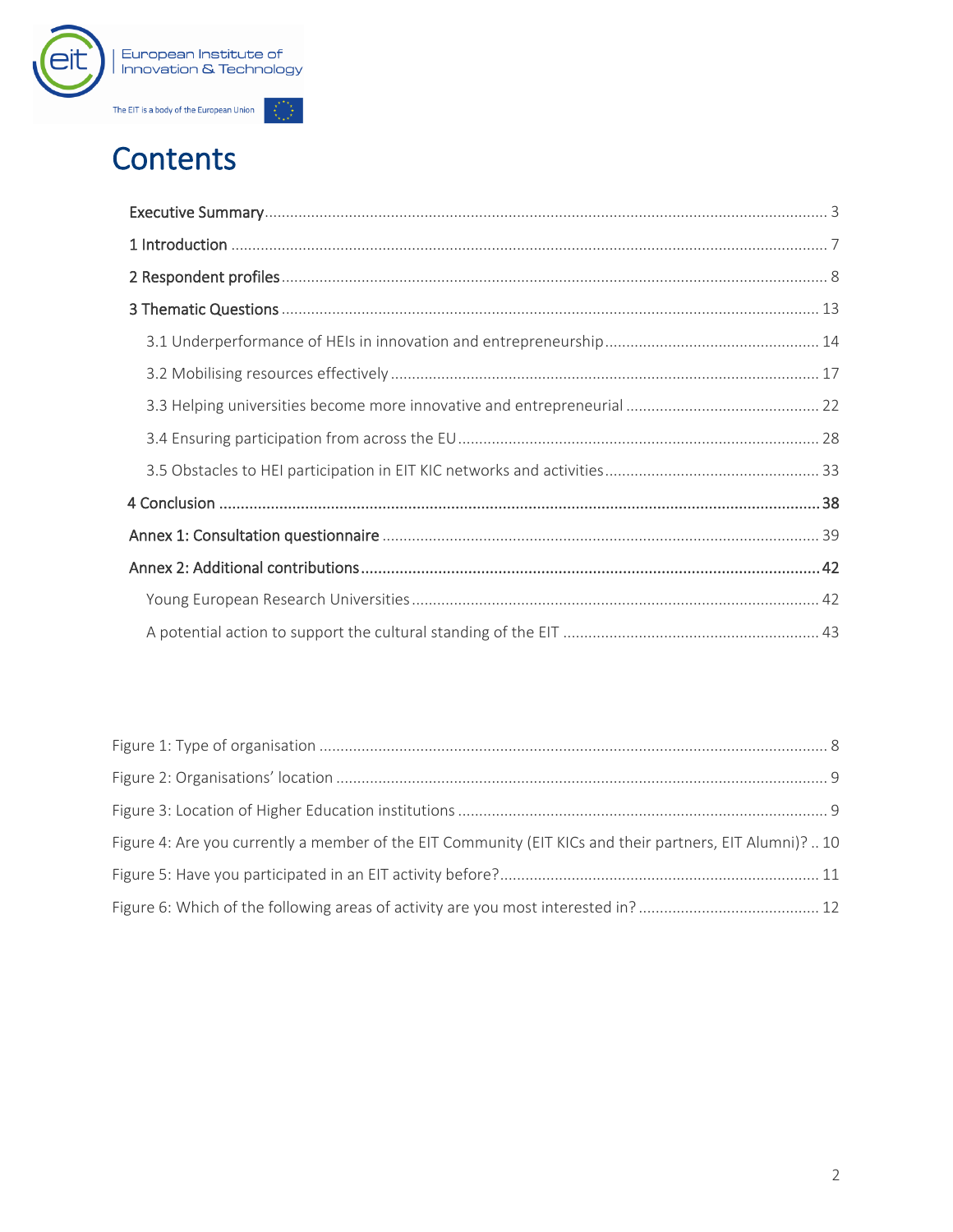

## <span id="page-4-0"></span>**Executive Summary**

As part of the EIT's [Strategic Innovation Agenda for 2021-2027,](https://eit.europa.eu/who-we-are/eit-glance/eit-strategy-2021-2027) the EIT plans to:

- integrate a wider number of HEIs into innovation value chains and ecosystems;
- build on previous policy initiatives as using the [HEInnovate](https://heinnovate.eu/en) self-assessment tool and establish new activities.
- support inclusive education by extending the EIT Label, currently given to KICs' education programmes, to the wide range of HEIs that will participate in the new action.

In order to ensure that the EIT achieves these objectives optimally, the EIT carried out a public online consultation from 1 October-15 November 2020 as part of the EIT Stakeholder Forum 2020. The respondents were asked a series of specific questions about themselves and their organisation and were also asked to comment in free-form text on:

- why Higher Education Institutions (HEIs) in Europe are underperforming in terms of their capacity to be more innovative and entrepreneurial;
- how the EIT can mobilise resources through [Knowledge Triangle Integration](https://eit.europa.eu/our-communities/eit-innovation-communities) (bringing together business, research, and education) in the most effective way possible to address the issues;
- what concrete measures the EIT and the EIT KICs should consider to help universities become more innovative and entrepreneurial;
- how the EIT and the EIT KICs can ensure that the new action to support HEIs involves participants from all over the EU, regardless of their level of innovation capacity;
- what factors are currently preventing HEIs in Europe from becoming members of the EIT KICs' networks or from participating in the EIT KICs' activities.

There were 46 respondents to this consultation. Higher Education Institutions (HEIs) were the predominant group (28, or 61%), followed by EIT KICs (6, or 13%). The remaining 12 respondents accounted for 4 who self-identified as "Other", 3 research institutions, and one each from a European institution, a national authority, a corporate/industry, a start-up/scale-up, and an NGO.

Responses came from 20 countries, of which 18 were EU Member States. The two exceptions were Bosnia and Herzegovina and Switzerland. There were 7 respondents each from Germany and Belgium (of which 1 was an EIT KIC), 6 from Hungary (incl. 4 EIT KICs), 4 each from Finland and Sweden. The sixth EIT KIC was from France.

Two-thirds of all respondents (67%, 31 of 46) were already a member of the EIT Community, including either staff of an EIT KIC, or an EIT KIC partner or an EIT alumnus. The proportion of EIT Community membership when the EIT KICs are not taken into account is slightly lower (63%) and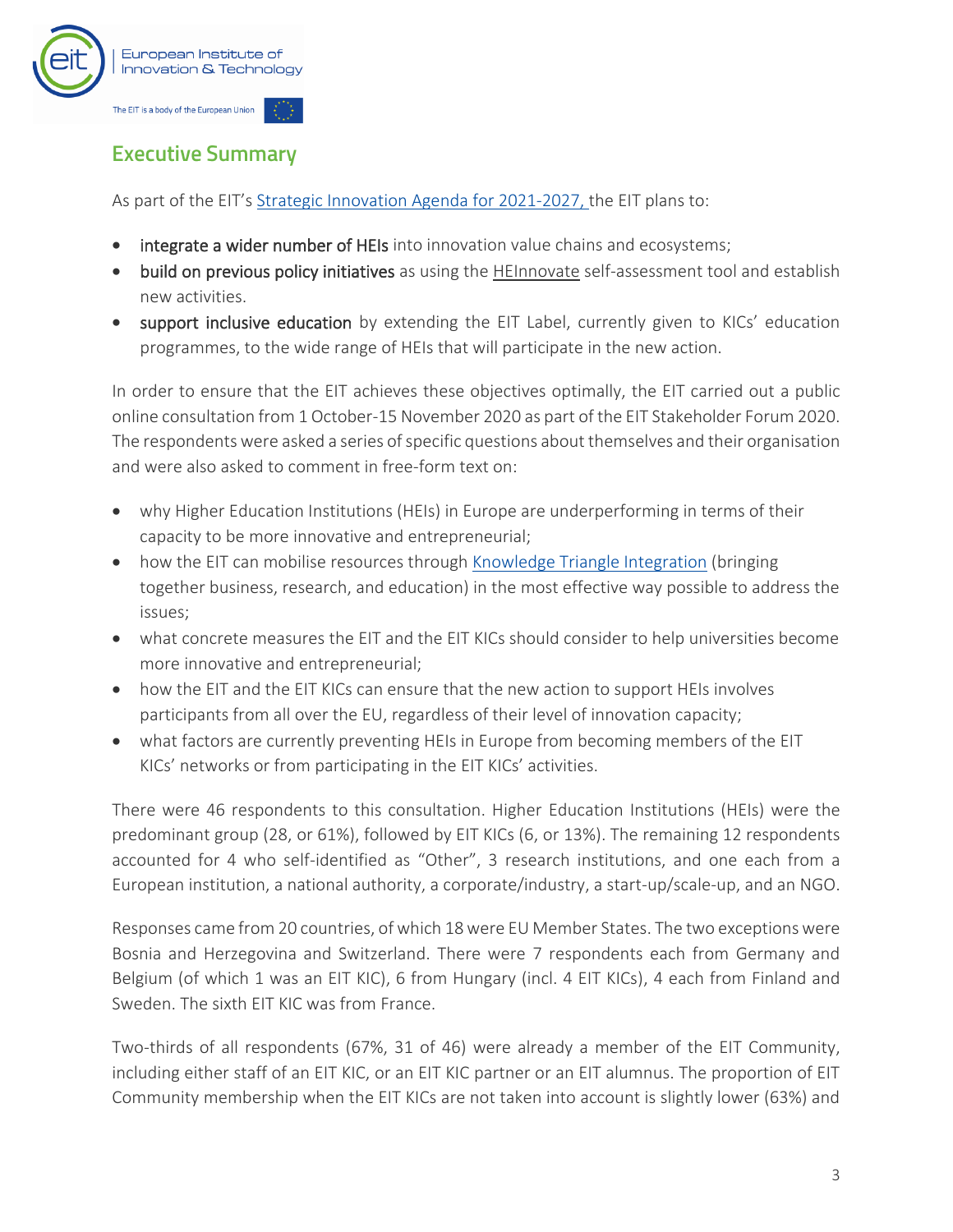

it is 60% for the HEIs. Two-thirds had attended an EIT Community event. Nearly half had taken part in an innovation project. Their main areas of interest were education and training, and innovation-driven research activities. Interest in ecosystem-building/connectivity was also high. Respondents were less interested in business support.

#### Underperformance of HEIs in innovation and entrepreneurship

Respondents attributed HEIs' underperformance in terms of their capacity to be more innovative and entrepreneurial to the lack of financial resources to drive change; external regulation limiting the HEIs' freedom of manoeuvre and teaching staff not being assessed for these capacities, but on measures such as number of publications and meeting teaching requirements. Some respondents felt it would be wrong to generalise that HEIs are underperforming in innovation and entrepreneurship because there are some HEIs which do well in this area, different countries have different systems, and capacities can vary within a given country.

#### Mobilising resources effectively

Respondents supported the need for a more integrated approach to mobilisation of the Knowledge Triangle. The solutions they put forward centred on strengthening the brokerage role of the EIT / EIT KICs, disseminating good practice more extensively, and achieving stronger synergies with other EU initiatives. A range of ideas were put forward for improvements to existing initiatives or new areas to fund, and for different forms of exchange of best practice or matchmaking. Suggestions included better integration of the EIT's education offering in universities' programmes and increasing engagement with universities' technology transfer, incubator and accelerator activities.

#### Helping universities become more innovative and entrepreneurial

Notwithstanding the view that not all HEIs are underperforming, there was consensus across the responses that there is a widespread need to foster a more entrepreneurial mindset in many HEIs. There was a desire to see the EIT fund a range of new activities, including not only educational programmes but also infrastructure, and projects and programmes across the full innovation development cycle. It was also suggested that the EIT and the EIT KICs could help HEIs develop project-based / real-life learning. In addition, respondents were looking for more flexibility from the EIT and the EIT KICs in their requirements in order to make it easier for HEIs to take part in their projects and activities, as well as for more dissemination of best practice.

#### Ensuring participation from across the EU

The solutions suggested for ensuring that the new action attracts HEIs from across the EU regardless of their current entrepreneurial or innovation capacity included making diversity a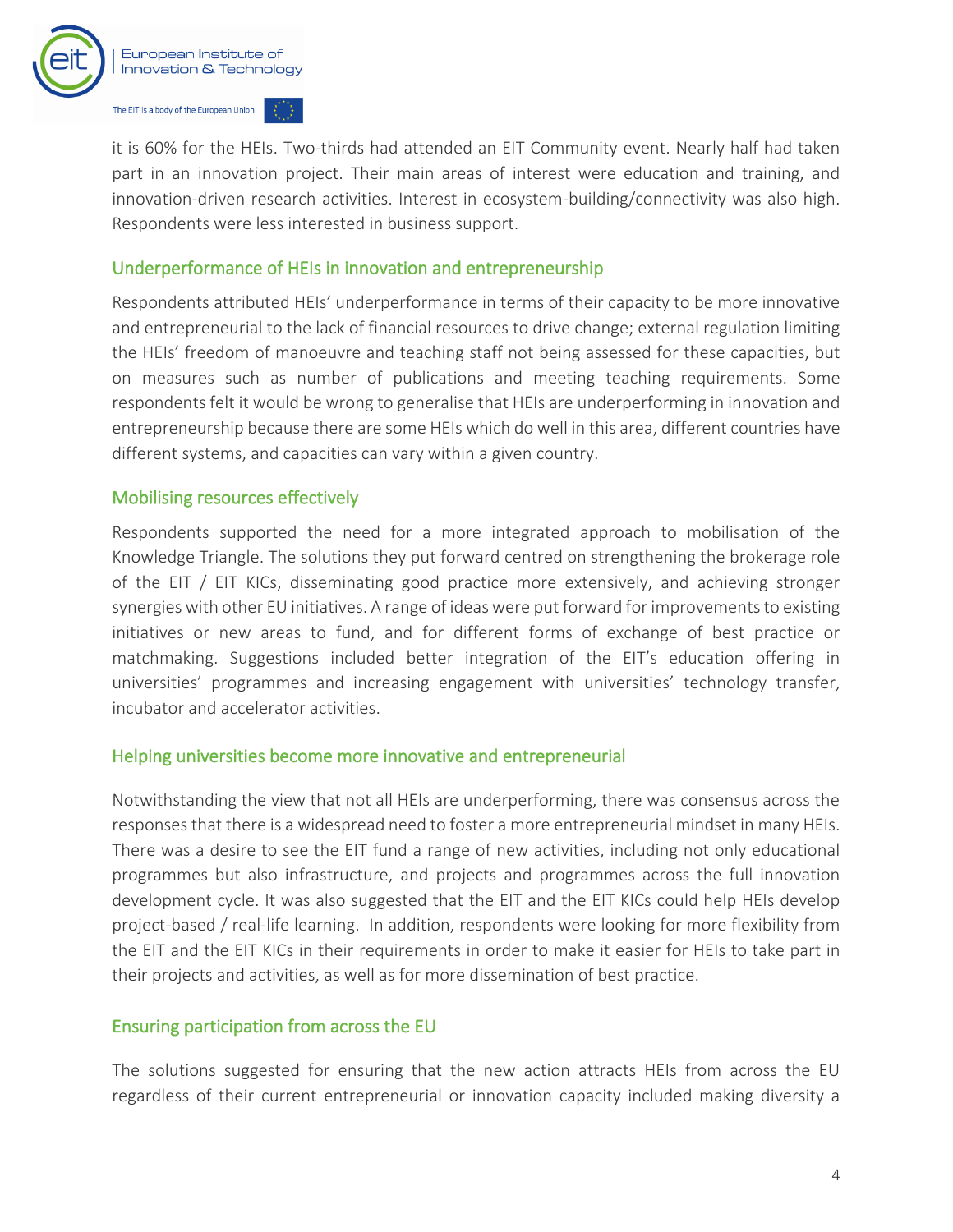

precondition of a future action or future calls. Some saw this solely as a question of a geographic spread, while others suggested different criteria to modify the make-up of participant types and different approaches to measuring success or different criteria, e.g. entrepreneurial initiatives and entrepreneurial attitudes, different levels of maturity/experience in consortia; the number of highly skilled or high potential people in a lesser known region. Some respondents felt that making requirements easier to fulfil would of itself lead to greater participant diversity. The need to widen the pool of applicants through awareness-raising and particularly networking/knowledge-sharing was also stressed.

#### Obstacles to HEI participation in EIT KIC networks and activities

Respondents to this question identified some structural issues, such as the need for EIT KICs to put more emphasis on education and building relationships with HEIs, and addressing barriers to participation for smaller HEIs. They key messages, however, were about unhappiness with complexity, the administrative burden and transparency. In addition, there was a widespread feeling that it is not clear, particularly to those not already inside the EIT Community, that the benefits of being part of the EIT Community outweigh these disadvantages. These comments came with a number of suggestions on improving the visibility of the EIT.

#### **Conclusion**

There was consensus in this consultation that HEIs generally need support from the EIT and the EIT KICs to become more entrepreneurial and innovative. There are exceptions since Europe has some top-tier universities, but the hypothesis that the EIT and the EIT KICs have a role in improving the situation was well accepted.

A critical step in that is for the EIT and the EIT KICs to be better known and for there to be a better understanding of what they do and the benefits of working with them. Improving the visibility of the EIT and the EIT KICs, and sharing knowledge and building capacity more, is not just a question of working with teaching staff and students, but also of engaging with administrative staff, technology transfer offices, incubators and accelerators.

There was a very wide range of suggestions of what the EIT should fund, but the overarching theme was that it would be desirable for the EIT to develop more educational programmes and funding schemes targeting HEIs. The EIT is seen as being particularly well placed to foster projectbased education based on real-life situations.

A better understanding that the EIT is not just a research funder and that it is not the "closed shop" it is sometimes perceived to be outside the EIT Community would help offset the disadvantage of the administrative burden associated with involvement with the EIT. That administrative burden is perceived as heavy.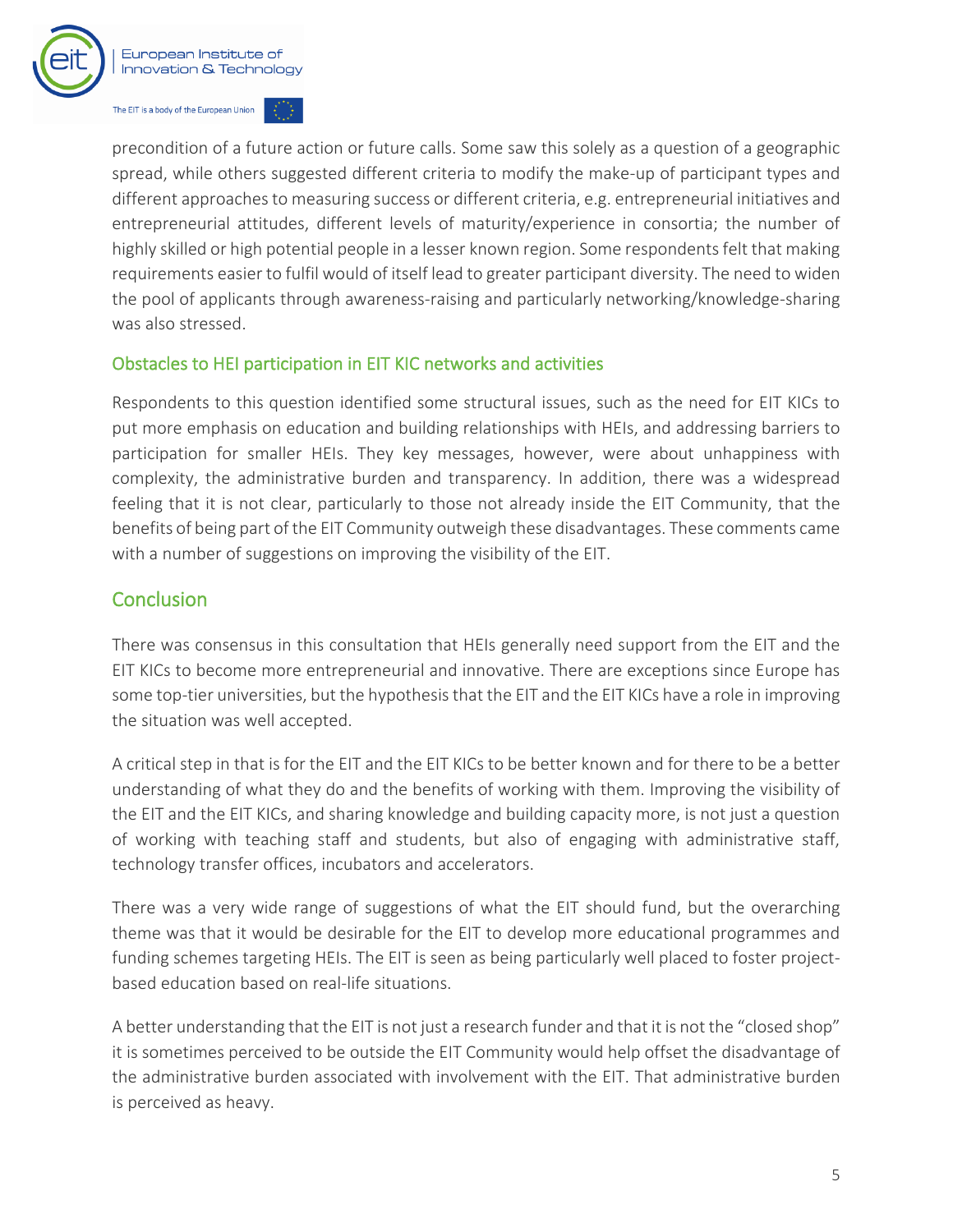

Respondents wanted greater flexibility in applying existing requirements in order to reduce the administrative burden, but also suggested the use of a more diverse set of criteria in assessing eligibility to participate in EIT and EIT KIC criteria to make it easier for small, or second and third tier HEIs to become more innovative and entrepreneurial. In conclusion, therefore, respondents to this consultation were aligned with the direction of the EIT's future plans to integrate a wider number of HEIs into innovation value chains and ecosystems; establish deeper and broader new activities that build on previous policy initiatives and take an inclusive approach to participation in its new action.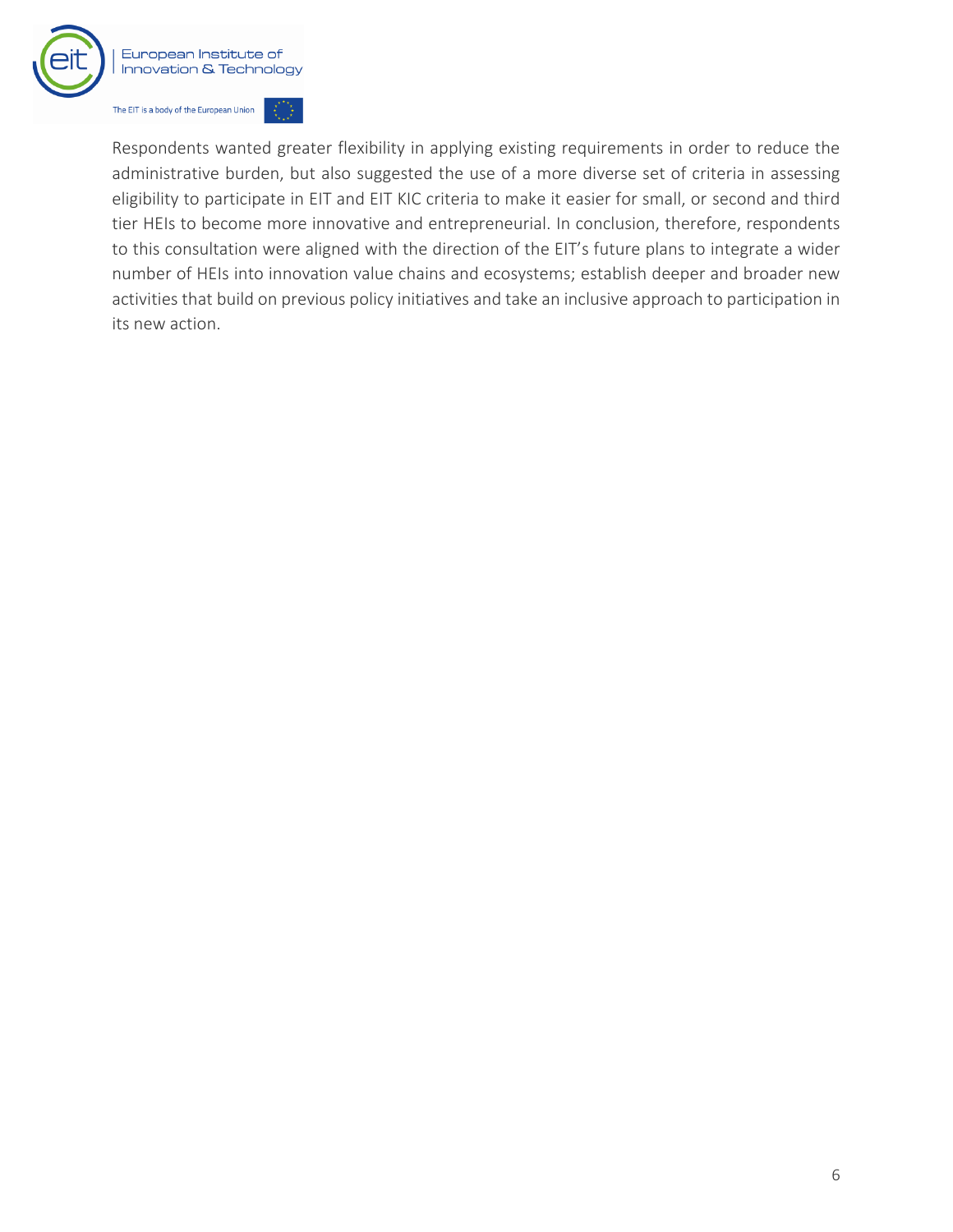

## <span id="page-8-0"></span>1 Introduction

Higher Education Institutions (HEIs) in Europe need to be more innovative in their approach to education, research, and to engagement with local innovation ecosystems, including business and civil society. This requires a clear strategy, methodology and resources. The European Institute of Innovation and Technology (EIT) is uniquely positioned to support the development of entrepreneurial, innovative HEIs, under Horizon Europe, the EU Framework Programme for Research and Innovation for 2021-2027.

The European Commission has proposed that the EIT and its Knowledge and Innovation Communities (EIT KICs) launch a new action to boost the innovation capacity of higher education institutions as part of the EIT's [Strategic Innovation Agenda for 2021-2027.](https://eit.europa.eu/who-we-are/eit-glance/eit-strategy-2021-2027) In line with the European Commission's proposal, 1 the EIT plans to:

- integrate a wider number of HEIs into innovation value chains and ecosystems;
- build on previous policy initiatives and establish new activities.
- support inclusive education by extending the EIT Label, currently given to KICs' education programmes, to the wide range of HEIs that will participate in the new action.

In preparation for this new initiative, the EIT carried out a Stakeholder Consultation from 1 October to 15 November 2020 as part of the [EIT Stakeholder Forum,](https://eit.europa.eu/who-we-are/our-stakeholders-partners/eit-stakeholder-forum) the annual forum for engaging with its varied [stakeholders & partners.](https://eit.europa.eu/who-we-are/our-stakeholders-partners) In 2020, against the backdrop of the COVID-19 pandemic, the Forum combined online consultations with a series of digital sessions and meetings. The Stakeholder Consultation provided a platform for EIT stakeholders to express their views and contribute to the impactful implementation of the EIT's Strategic Innovation Agenda (SIA) 2021- 2027.

The feedback received will contribute to the implementation of the new EIT action to support the innovation capacities of Higher Education Institutions (HEIs) in Europe.

Any stakeholder interested in the topic was invited to respond, whether they had previously been involved with EIT's activities or not. Those more familiar with the topic were encouraged to provide their views and ideas on the future implementation of the new action based on their own experience and expertise.

 $1$  On 28 January 2021 a political agreement was reached between the European Parliament and the Council of the European Union on the EIT Regulation and Strategic Innovation Agenda 2021-2027. The publication of the entire legislative package in the Official Journal of the European Union (OJ) is expected in spring 2021.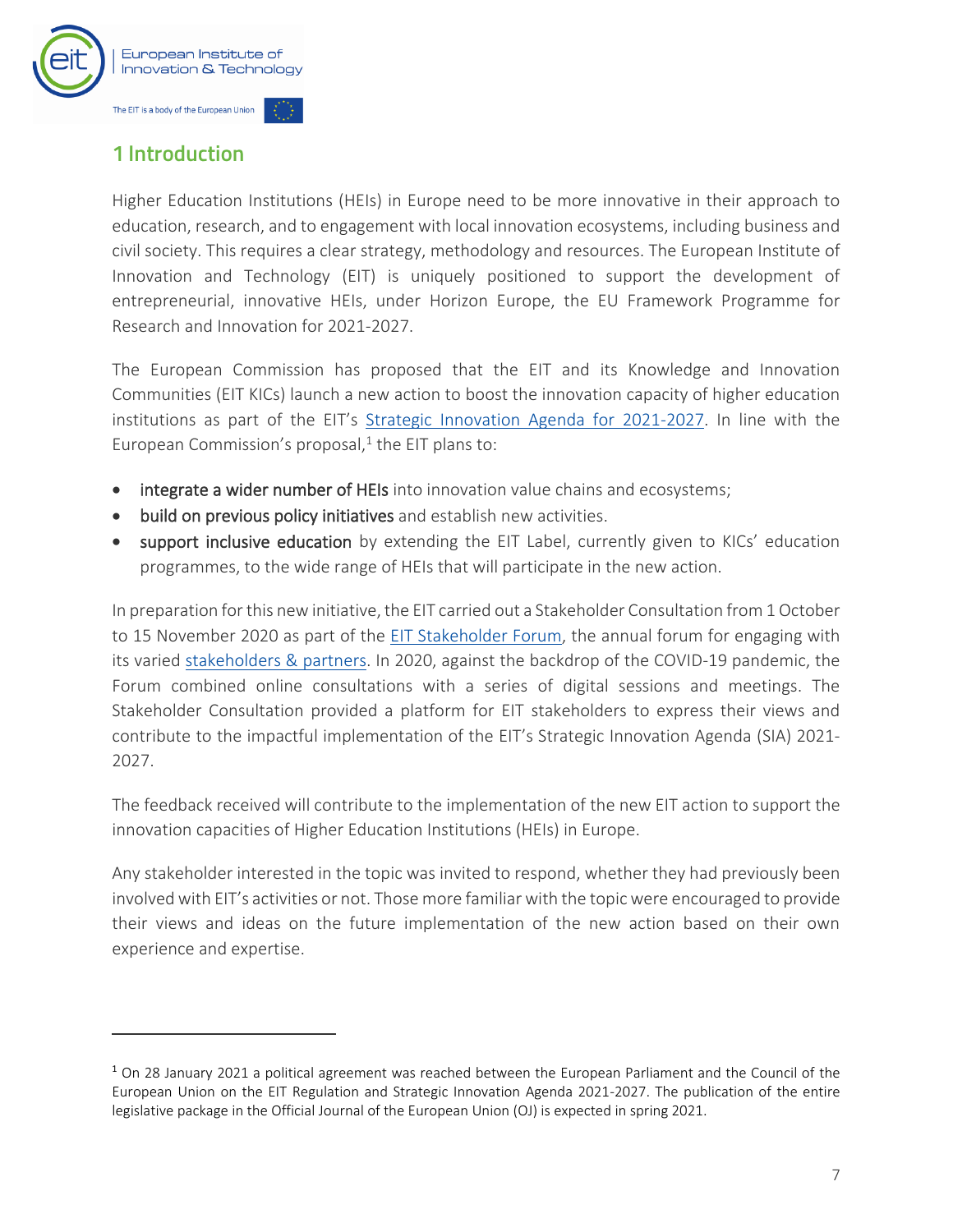

## <span id="page-9-0"></span>**2 Respondent profiles**

There were 46 respondents to this consultation. Higher education institutions (HEIs) were the predominant group (28, i.e. 61%), followed by EIT KICs (6 i.e. 13%). The remaining 12 respondents accounted for 4 who self-identified as "Other", 3 research institutions, and one each from a European institution, a national authority, a corporate/industry, a start-up/scale-up, and an NGO [\(Figure 1\)](#page-9-1).

Throughout this report, a distinction has been made between the higher education institutions and the rest, and between EIT KICs as internal stakeholders and the other respondents, where relevant.

#### 6; 13% 28; 61% 3; 7% 4; 9% 1; 2% 1; 2% 1; 2% 1; 2% 1; 2% Type of organisation  $(n=46)$ **EIT KIC** HEI **Research institution** Other **European institution National authority** Corporate industry ■ Start-up/Scale-up **NGO**

#### <span id="page-9-1"></span>**Figure 1: Type of organisation**

Responses came from 20 countries, of which 18 were EU Member States. The two exceptions were Bosnia and Herzegovina and Switzerland [\(Figure 2\)](#page-10-0). There were 7 respondents each from Germany and Belgium (of which 1 was an EIT KIC), 6 from Hungary (incl. 4 EIT KICs), and 4 each from Finland and Sweden. There were only 1 or 2 from other countries. The French singleton was an EIT KIC.

The Figure below shows both the overall geographic breakdown and the breakdown without the 6 responding EIC KICs, i.e. with 4 fewer in Hungary and 1 fewer in Belgium and France.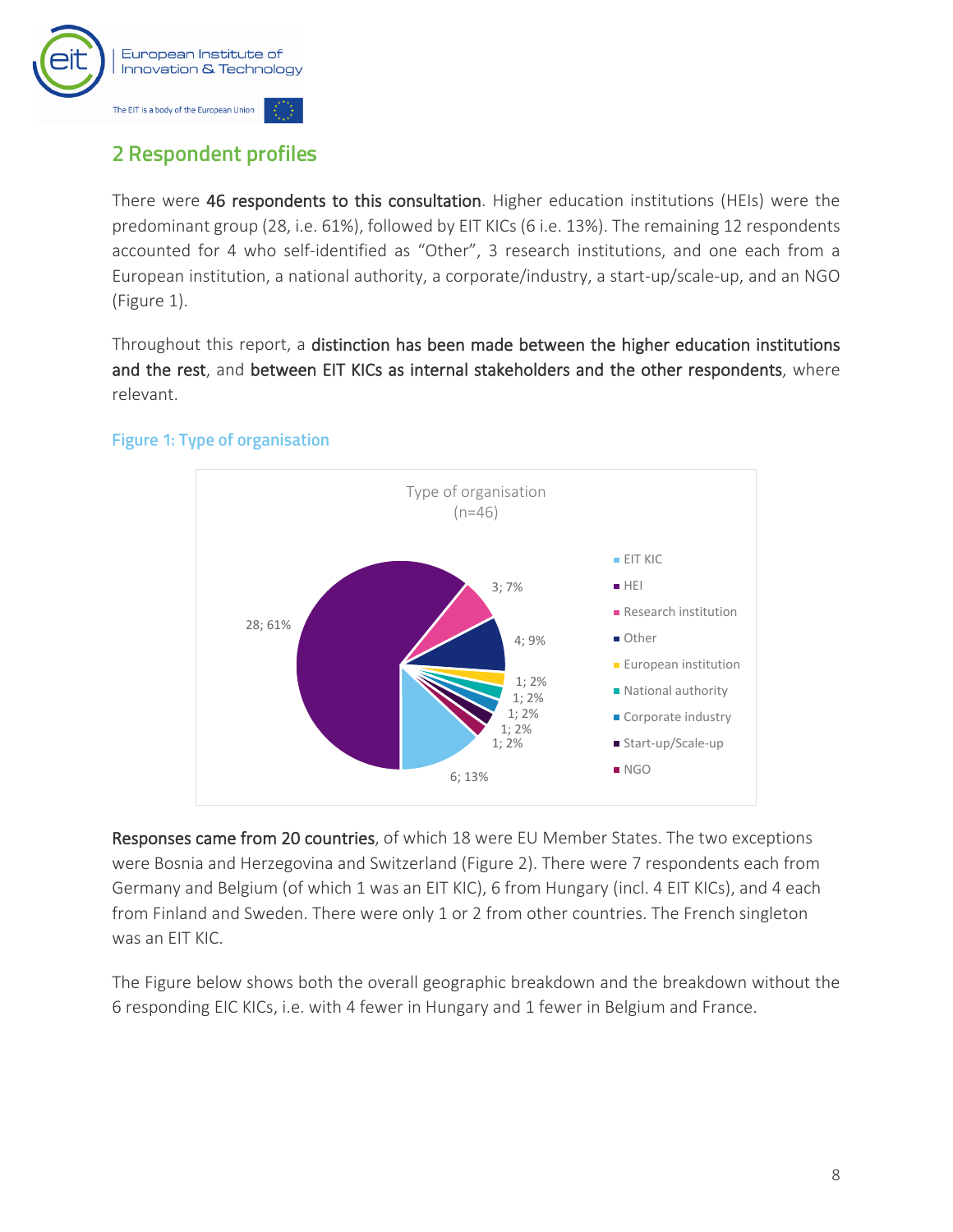

**Figure 2: Organisations' location** 

<span id="page-10-0"></span>

Taking the HEIs alone [\(Figure 3\)](#page-10-1), the top 3 respondent countries were Germany (6), Belgium and Finland (4 each).

<span id="page-10-1"></span>



Two-thirds of all respondents (67%, 31 of 46) were already a member of the EIT Community, i.e. they were either staff of an EIT KIC, or an EIT KIC partner or an EIT alumnus. The proportion of EIT Community membership when the EIT KICs are not taken into account is slightly lower (63%) and it is 60% for the HEIs [\(Figure 4\)](#page-11-0).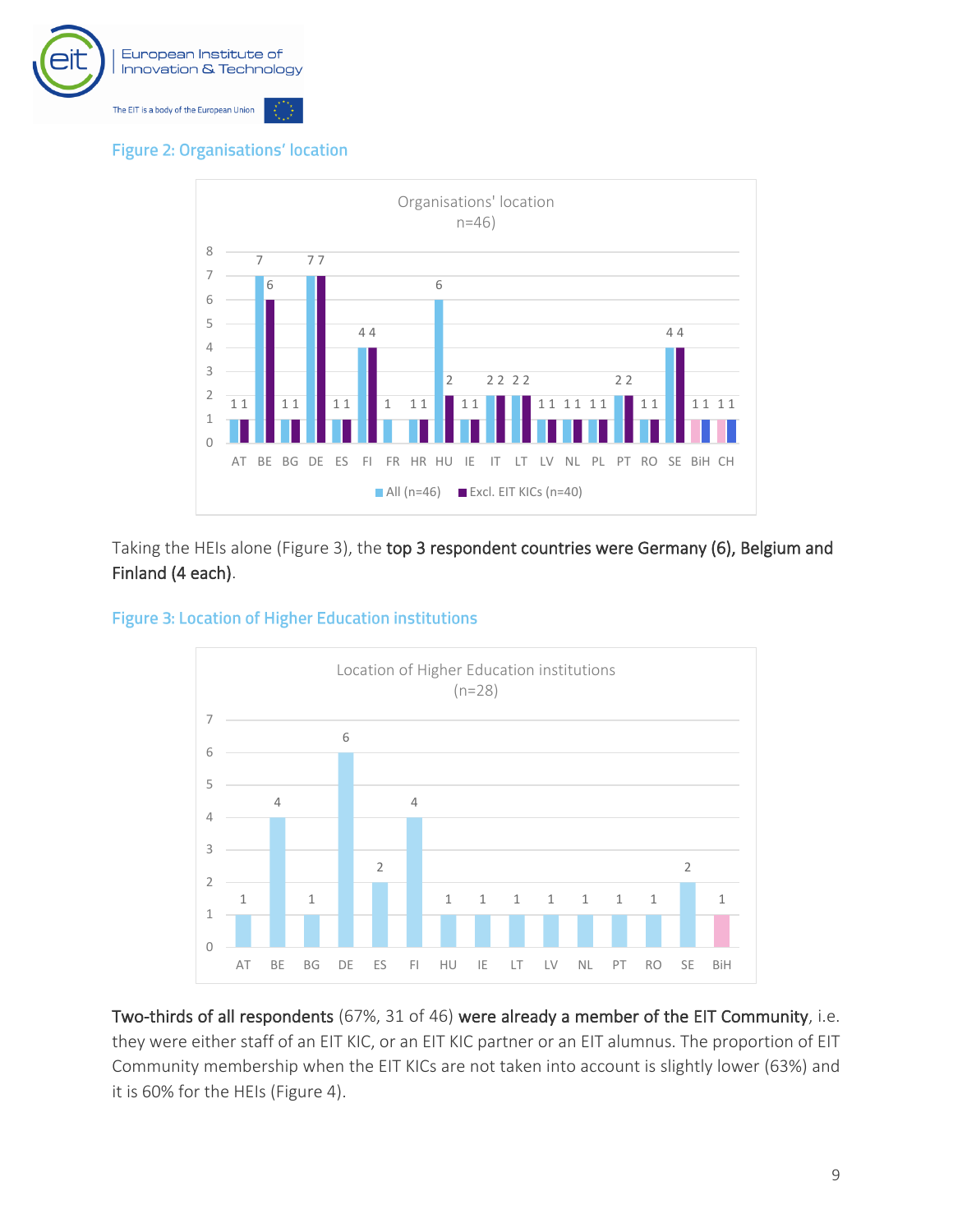



<span id="page-11-0"></span>Figure 4: Are you currently a member of the EIT Community (EIT KICs and their partners, EIT Alumni)?

In answer to the multiple-choice question on previous participation in EIT activities, most respondents indicated EIT Community events (30 respondents out of a total of 46 respondents) [\(Figure 5\)](#page-12-0). Taking the HEIs alone, innovation projects are marginally ahead of EIT Community events (19 as opposed to18). Not all EIT KICs had taken part in an EIT Community event (4 of 6), which might seem surprising.

Taking the EIT KICs out of the totals does not change the other relativities: education programmes and venture support come in third and fourth place (18 and 11 respondents in all). There is, however, a very large "Other" category, with 20 mentions. One EIT KIC and 3 HEIs said they had participated in all types of activity.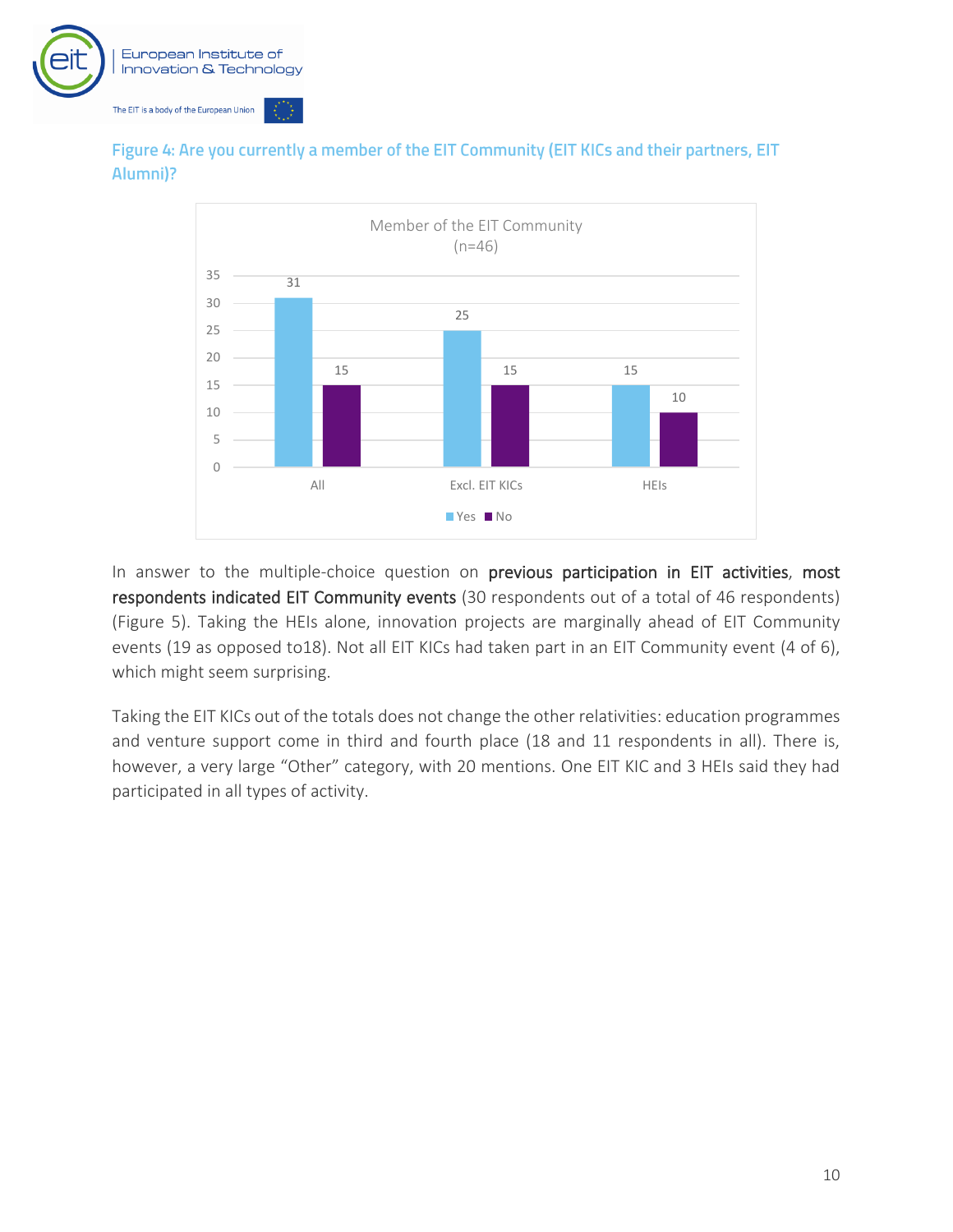



#### <span id="page-12-0"></span>Figure 5: Have you participated in an EIT activity before?

Looking at the areas in which respondents were most interested, education and training was the area cited most, both when taking all respondents into account and when looking at this without the EIT KICs (Figure 6[\)](#page-13-0) This order is reversed when taking HEIs alone. However, the differences in both cases are of one response only. If EIT KICs, which expressed a much greater interest in education and training than in innovation-driven research activities, are taken out, then it is the innovation-driven research activities which are the main area of interest to respondents as a whole.

The other relativities remain the same with or without the EIT KICs, i.e. ecosystembuilding/connectivity comes ahead of business support. However, EIT KICs are much more interested in ecosystem-building/connectivity and Education & training (6 and 5 respondents respectively) than in the other two areas (1 mention each).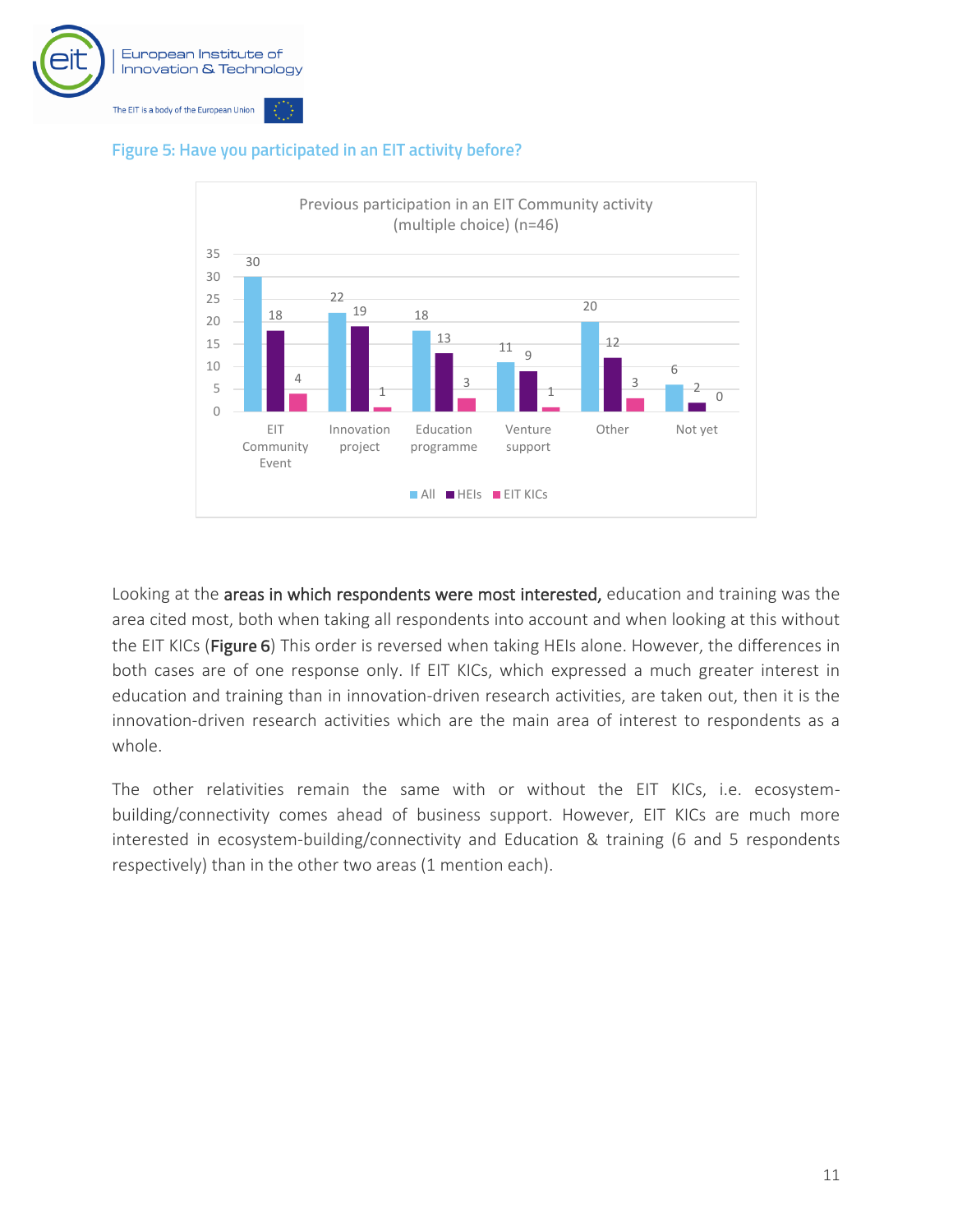



#### <span id="page-13-0"></span>Figure 6: Which of the following areas of activity are you most interested in?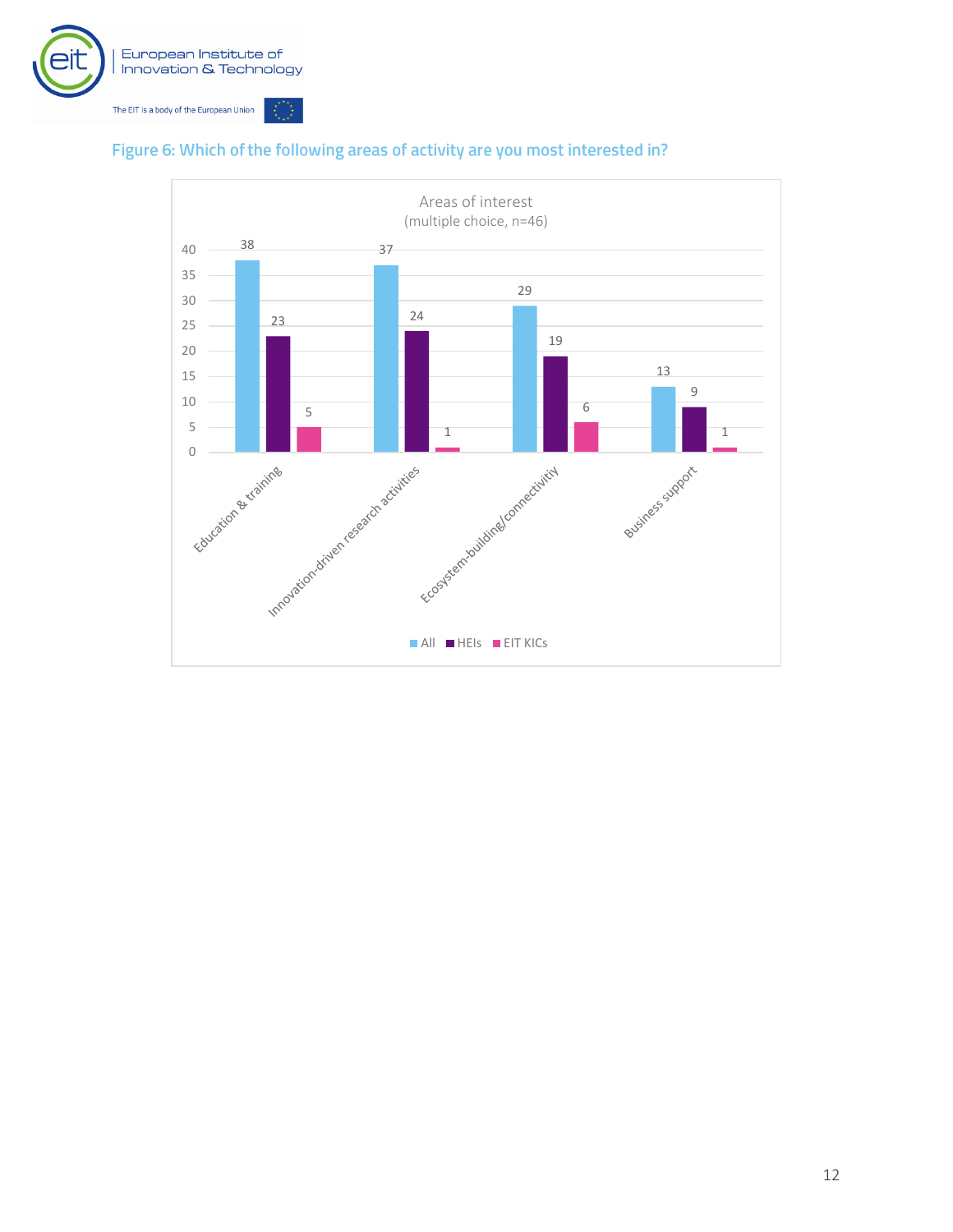

## <span id="page-14-0"></span>**3 Thematic Questions**

In most cases, the responses to these questions are based on clustering by:

- (i) overarching issues
- (ii) suggested changes to the way the EIT has hitherto approached supporting HEI innovation capacity
	- o at a policy/conceptual level
	- o in relation to scope or focus
- (iii) proposals for changes to **operational requirements** within the existing programmes
- (iv) suggestions on ways to strengthen the ecosystem
	- o through visibility and engagement (i.e. with external stakeholders)
	- o through capacity-building, knowledge-sharing with knowledge triangle stakeholders

Not every cluster is relevant in each case. Where relevant, the respondent group has been indicated.

A number of **cross-cutting** issues emerge from the responses, throughout the survey:

- The need to cooperate with other EU programmes and smart specialisation activities to identify synergies and avoid duplication;
- The importance of promoting more open innovation;<sup>2</sup>
- The need to engage with society at large, including citizens;
- Proposal to widen HEI participation in EIT KIC activities with new forms of partnership that stop short of full membership but enable HEIs currently outside of the Community to access learning, that will help close the entrepreneurial and innovation capacity gap;
- A view that the project-cycle is too short;
- Unhappiness with frequent changes to requirements related to the financial sustainability, co-funding and KCA;
- Perceptions of the EIT as bureaucratic and hierarchical;
- Proposal for EIT-supported "ambassadors" from inside the EIT Community to make the EIT better-known, as a measure against the weak EIT branding;
- The need for an inclusive approach to capacity-building, going beyond students, researchers and teaching staff and reaching staff of Technology Transfer Offices and other relevant university departments.

<sup>&</sup>lt;sup>2</sup> Promotion of open innovation was not included as a separate item in any of the several responses where it was mentioned because it is a generic response to a request for proposals on measures.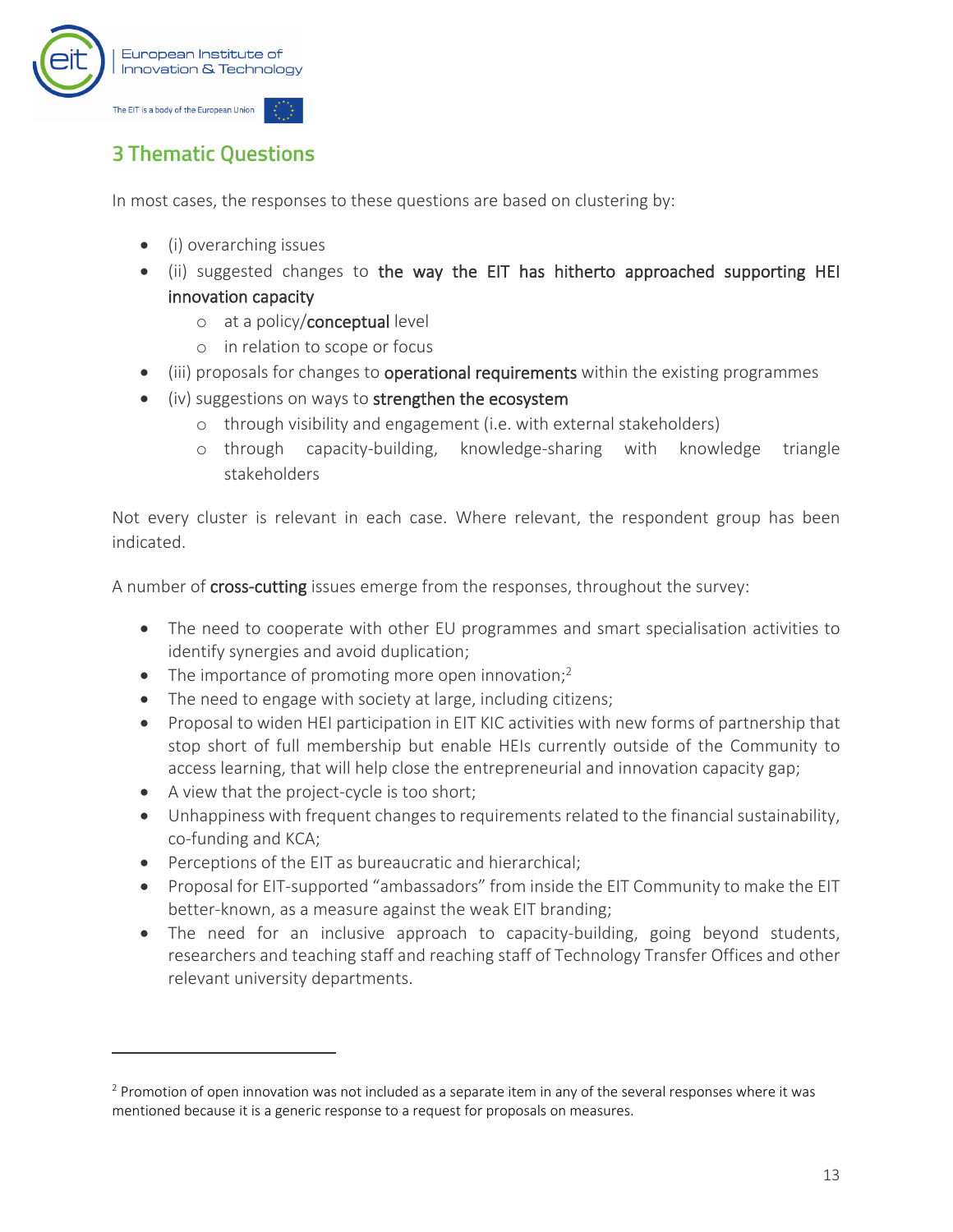

## <span id="page-15-0"></span>3.1 Underperformance of HEIs in innovation and entrepreneurship

#### Question: Why do you think Higher Education Institutions (HEIs) in Europe are underperforming in terms of their capacity to be more innovative and entrepreneurial?

*The reasons cited by respondents for the HEIs' underperformance in terms of their capacity to be more innovative and entrepreneurial included the lack of financial resources to drive change; external regulationslimiting the HEIs' freedom of manoeuvre and teaching staff not being assessed*  for these capacities, but on measures such as number of publications and meeting teaching *requirements. Some respondents felt that it is not possible to generalise that HEIs are underperforming in these areas, particularly because systems vary across countries, and within a given country. Thus, there can be variegated levels of performance at country level as well. Participating in an EIT KIC or EIT activities was judged as contributing to improved performance.* 

#### 3.1.1 No single picture

Some HEI respondents queried the premise that HEIs are underperforming or wished for a clearer definition of what the EIT understands by "underperforming". One respondent suggested that there are two tiers, "global" HEIs and "national" HEIs. Many of the respondents, including from HEIs, who agreed with the hypothesis that HEIs are underperforming suggested that the bar of expectations is set too high, as changing the mindset takes time. Several were optimistic that change is under way.

One HEI association was among those disputing that there is a deficit: "*There are clear examples of how universities play a major role in innovation (…) Universities are moving away from linear concepts of innovation to closer co-creative approaches with external partners [and] of how universities mobilise and cultivate the entrepreneurialspirit of theirstudents.*" Thisrespondentsaid that there are already good examples of project-based entrepreneurial education dealing with real-life challenges, while there were other respondents who felt that innovation and entrepreneurship are areas that still need strengthening.

Respondents also underlined the fact that universities in Europe operate in very different ecosystems so that it is not possible to take a one-sized-fits-all view. In Sweden, intellectual property (IP) and commercialisation activities are handled outside the boundaries of the public authority. Innovation may originate in HEIs, but IP and commercialisation are dealt with by startups. Examples of good practice in different systems included the Ecole Polytechnique fédérale de Lausanne (EPFL) in Switzerland where there is a start-up unit dedicated to supporting various undergraduate students on entrepreneurial tracks with specific internal funding. At the Technical University of Denmark (DTU), there is close collaboration between industry and researchers/students with integrated innovation models as a default in all Master degrees. RWTH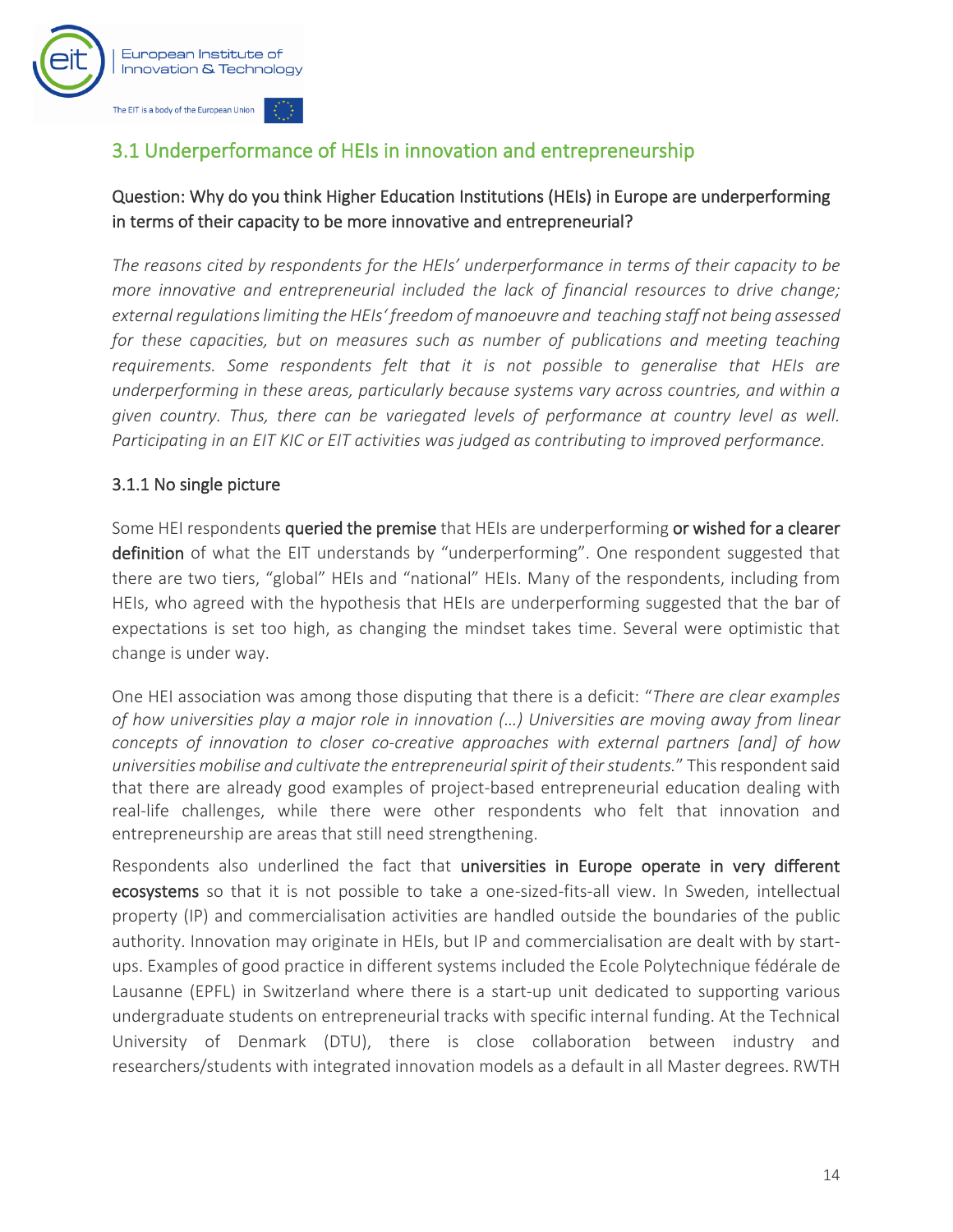

Aachen University has a Center of Entrepreneurship for the support of students and scientists to set up their own business.

Ecosystem differences can relate to how universities are regulated, some respondents pointed out, but may also depend on whether there is cooperation between universities and strong industrial players, whether there are fiscal incentives available to the latter for this purpose, and whether they have chosen to set up in ways that would foster more integration with the technology ecosystem, e.g. with incubators and technology transfer offices. One EIT KIC respondent pointed out that EIT RIS countries are at a disadvantage because large industrial companies often do not have research centres in those countries.

The importance of working with industry and other external players was emphasised several times. *"Bridging the valley of death between TRL 3 and TRL 6<sup>3</sup> requires other skills and more important, cooperation with partners outside the comfortable silo of the HEI,"* was how one respondent put it.

The brain drain from the EIT RIS countries was also mentioned by one HEI respondent as a reason for underperformance, without specifying whether this was a cause or effect.

#### 3.1.2 The constraints: the HEI perspective

While for some HEIs, it is the management attitude of universities which can determine whether an HEI is innovative and entrepreneurial, others identified systemic constraints, both regulatory and financial. According to one response, the lack of resources makes it difficult for universities to invest in cross-sectoral education, even when they wish to. Participating in EIT KIC or EIT activities was considered a key factor in building the innovative and entrepreneurial capacity of HEIs.

Several respondents felt that **organisational rigidity** places constraints on being innovative, for example in relation to opportunities for young teachers, career structures, courses of study and a focus on short-term results. In some cases (e.g. Spain), the rigidity is imposed by the central government.

A number of barriers to teaching staff being innovative, and hence to HEIs' performance, included being judged on the basis of research results, publications and success in attracting grants combined with the strict requirements attached to public research funding ("impact", "market orientation", "including stakeholders"), the absence of incentives to commercialise research results or insufficient support to students to pursue entrepreneurial ideas. One respondent pointed out that HEIs that are only focused on training students, and not heavily engaged in

<sup>3</sup> TRL=Technology Readiness Level (See Annex G of [Horizon 2020 Work Programme 2018-2020](https://ec.europa.eu/research/participants/data/ref/h2020/other/wp/2018-2020/annexes/h2020-wp1820-annex-ga_en.pdf) for the full list)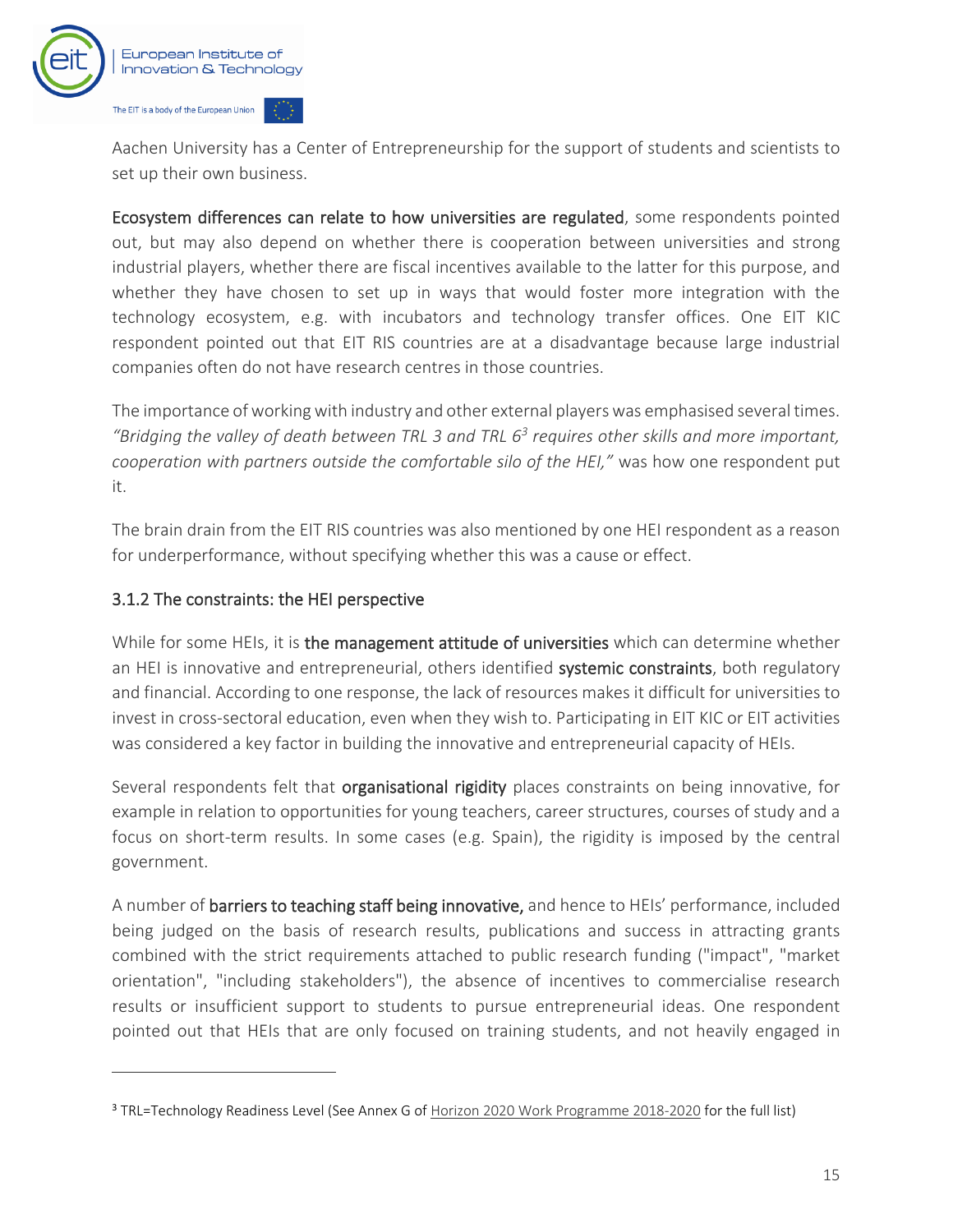

research activities, may also find it challenging to be innovative and entrepreneurial. Having a nonprofit remit was also identified as a barrier.

#### 3.1.3 The constraints: the perspective of other entities

The responses from the research institutes and the EIT KICs were along the same lines as those of the HEIs which are summarised above: ecosystems vary, but there is a general problem of universities not having an entrepreneurial and innovation mindset, and of often being hampered by regulation and funding, even when they would be interested in developing their innovation and entrepreneurship capabilities further. Other reasons included the absence of entrepreneurship courses, the absence of practice-oriented education, learning by rote, inadequate foundations laid at secondary school level, inhibitory IP regimes, the lack of angel and seed funds, the absence of the right ecosystem to support students with good ideas (e.g. technology transfer offices, incubators, validation labs, science parks). The importance of working not only with industry but with society as a whole was also raised.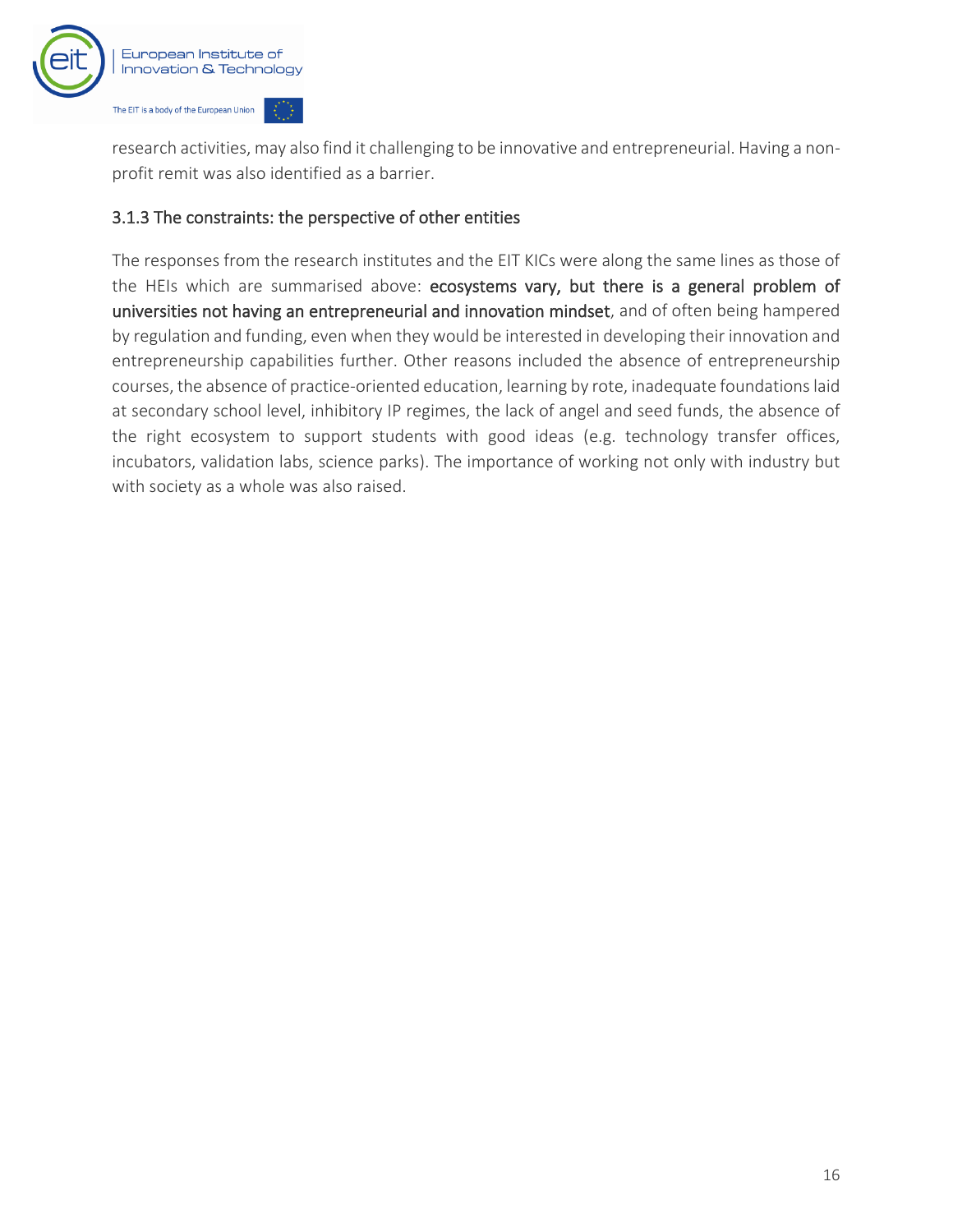

## <span id="page-18-0"></span>3.2 Mobilising resources effectively

Question: How do you think the EIT can mobilise resources through Knowledge Triangle Integration (bringing together business, research, and education) in the most effective way possible to address these issues?

*Respondents supported the need for a more integrated approach (as implied by the question). The predominant themes were strengthening the brokerage role of the EIT / EIT KICs, disseminating good practice more extensively, and achieving stronger synergies with other EU initiatives. A range of ideas were put forward for scope-changing initiatives and operational changes, and for different forms of exchange of best practice or matchmaking.* 

#### 3.2.1 Overarching issues, scope changes, operational changes

#### *Overarching issues*

There were three themes which came up several times in answer to this question:

- Strengthening the EIT KICs' brokerage role;
- Improving synergies with other EU programmes and initiatives
- Doing more to disseminate good practice.

#### Strengthening the broker role

The need to **strengthen the broker role of the EIT** across the Knowledge Triangle was felt by several respondents to be the result of the gap between the EIT's current ambition and implementation, inter alia because of complexity in the structure of the EIT and the EIT KICs. One respondent said *"EIT's basic model in combining companies, universities and research institutions' interests on both research and education to build long-term capacity in the KI communities is a well-functioning model. However, the activities are hardly reaching outside the immediate hub or co-location. There are few mechanisms to activate partners to take part to KIC educational activities."* This was echoed by other respondents, who called for EIT KICs to support HEIs in the identification of the most relevant business, research and education entities beyond those directly relevant to themselves, reaching out to students and even citizens as well (as some have already done). *"Get the people out of their silos"* was the view of one respondent, which was representative of a number.

One HEI respondent felt that the EIT KICs sometimes compete with HEIs rather than reaching out to them. However, experience with the EIT KICs clearly varies, since another HEI respondent said: "*An important and valued role of the EIT KICs is the facilitated networking and matchmaking*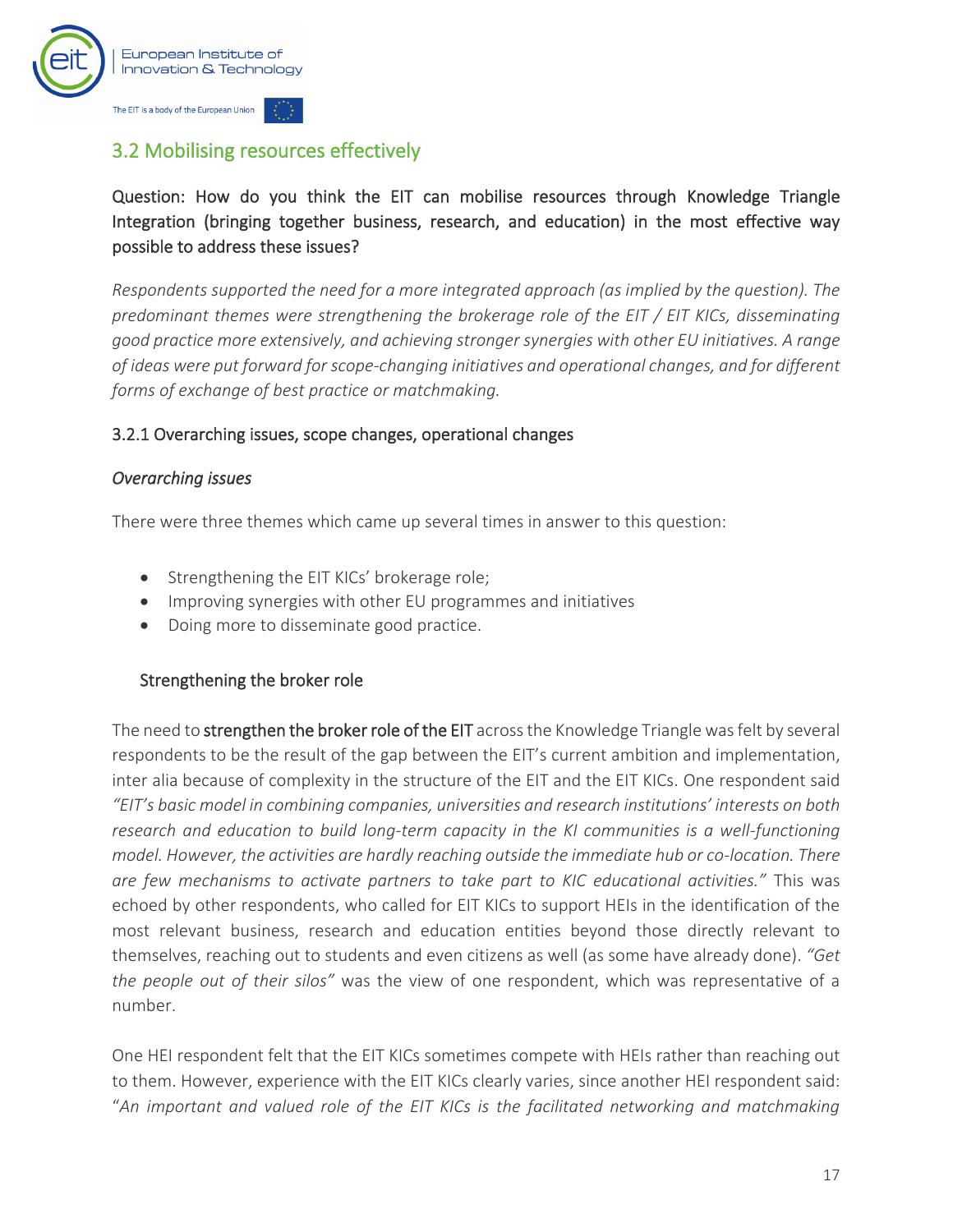

*arrangements, bringing our researchers in contact with relevant industry representatives, who are ready and willing to collaborate on innovation projects."*

One HEI respondent felt that the increasing emphasis on financial sustainability (a requirement another HEI respondent described as "unrealistic") and on short-term impacts of projects has been detrimental to the EIT KICs' ability to work on Knowledge Triangle Integration (KTI) to the same extent as in the past.

#### Improving synergies with other EU programmes and initiatives

A number of respondents stressed the brokerage role that the EIT / the EIT KICs can play in developing synergies with other EU programmes. Some doubts were also expressed as to whether the EIT or EIT KICs were in fact the right mechanism for providing the support to become more innovative and entrepreneurial, as opposed for example to the ERDF<sup>4</sup>, creating European Digital Innovation Hubs (EDIHs) or collaborating with university alliances.

Several respondents stressed that the EIT should in general be working jointly with external partners from the world of education, industry and research on developing programmes. In this context, one EIT KIC stressed that the EIT cannot expect to solve issues related to the KTI on its own and should therefore concentrate on joint and complementary programmes, i.e. filling gaps.

#### Disseminating good practice

Several respondents stressed the role EIT KICs should play in disseminating good practice, not only from their own activities by providing structures and organisation models for funding all partners in the Knowledge Triangle, but also from existing good practices within universities and in their collaboration with business and research and technology organisations, and national instruments. One of these HEI respondents highlighted the new trend towards co-creation, a model in which a researcher and a potential practical user work together or a university and a large company conclude a multi-annual contract without aiming to solve a particular problem, but to explore the frontiers of knowledge.

#### Other issues

Some respondents queried whether the EIT's current approach is appropriate. One argued that the non-profit nature of universities is not sufficiently taken into account in the current approach.

<sup>4</sup> European Regional Development Fund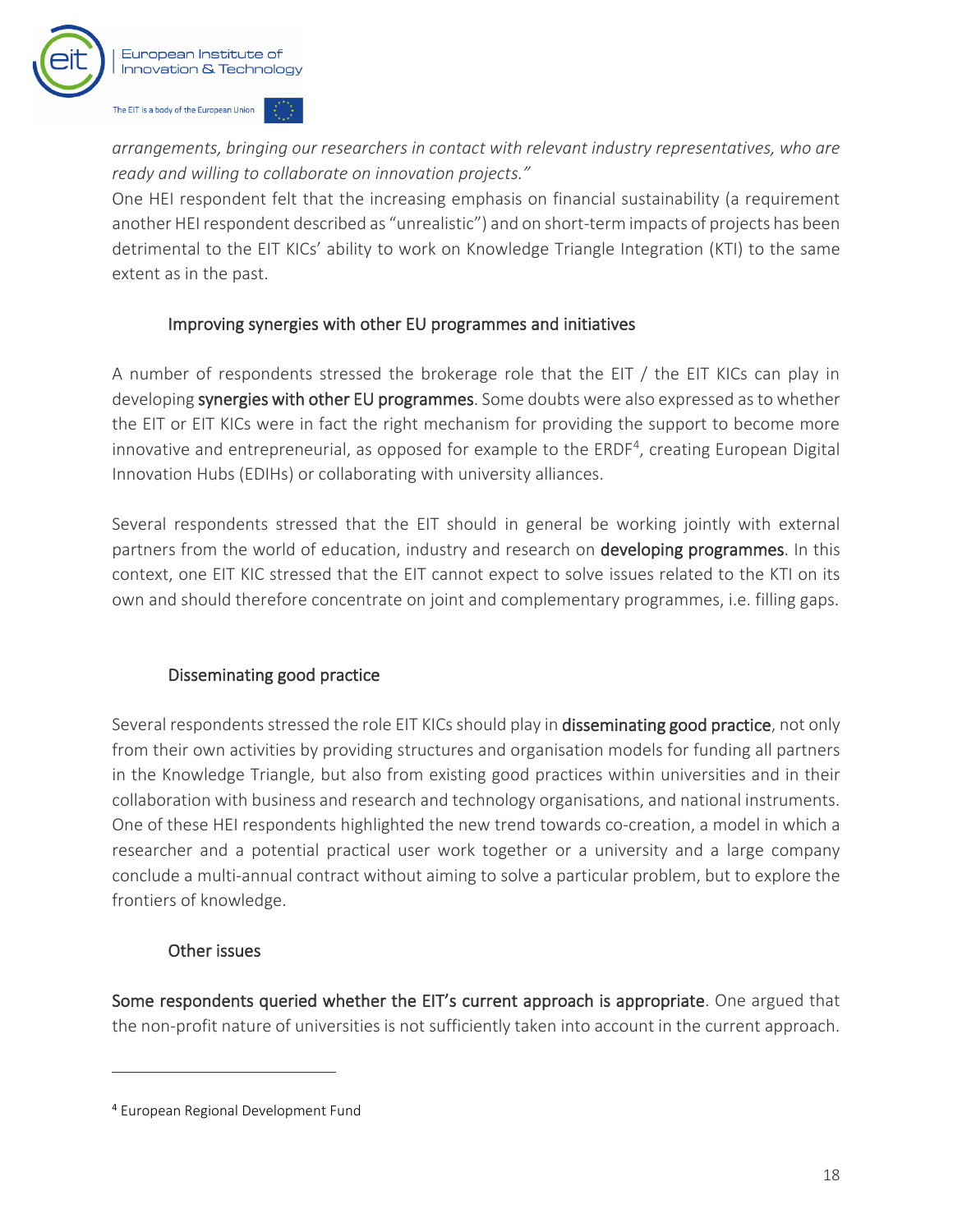

This respondent supported working with industry, but felt that the current approach overemphasises commercialisation, while universities' core business is research. The conclusion this respondent drew is that there needs to be an adjustment of the TRL values as well as the establishment of clear co-funding structures with lower co-funding rates for universities.

Another respondent felt that it should not be a requirement that students innovate and be entrepreneurs, as the ultimate goal of universities is not to push the creation of start-ups. Making that an indicator could lead, one respondent argued, to unintended and negative economic and social consequences for young people when such start-ups fail. The importance of HEIs being embedded in society and not isolated from the community around them was also highlighted.

#### *Scope changes*

There were a number of proposals seeking new initiatives or changes in scope of existing activities in order to mobilise resources and/or improve the KTI process. However, measures to support students and universities predominate in the list below, perhaps reflecting the fact that HEIs were the widest group among the respondents:

- make it easier to transfer results from Universities to companies;
- increase engagement with universities' Technology Transfer offices, including incubators and accelerators, co-workers, alumni, employer organisations and VET (Vocational Education and Training) providers, including VET Centres of Excellence;
- better integrate the EIT's educational offering in universities' educational programmes and degrees. This would require the EIT KICs to align their activities with European guidelines and the European Credit Transfer and Accumulation System (ECTS);
- provide more room (funding) for local experiments in less dynamic ecosystem areas;
- establish university-alumni-company start-up matchmaking hubs where students can take their ideas and build on existing "student start-up support", where it exists;
- create national EIT Open Fora feeding into an EU-level Open Forum involving all HEI stakeholders: students, staff (incl. professors, researchers, administrative and technical staff), industry (both SME and large companies), regional, national and international associations and government  $-$  a "bottom-up approach", seeking commitments at different levels;
- create specific innovation programmes in EU universities;
- provide more support to researchers in the final phase of projects;
- invest in University spin-offs where University professors are shareholders/founders;
- create an open and confidential platform for exchange within research projects and as a direct contact network to industry and to create the potential to generate joint projects;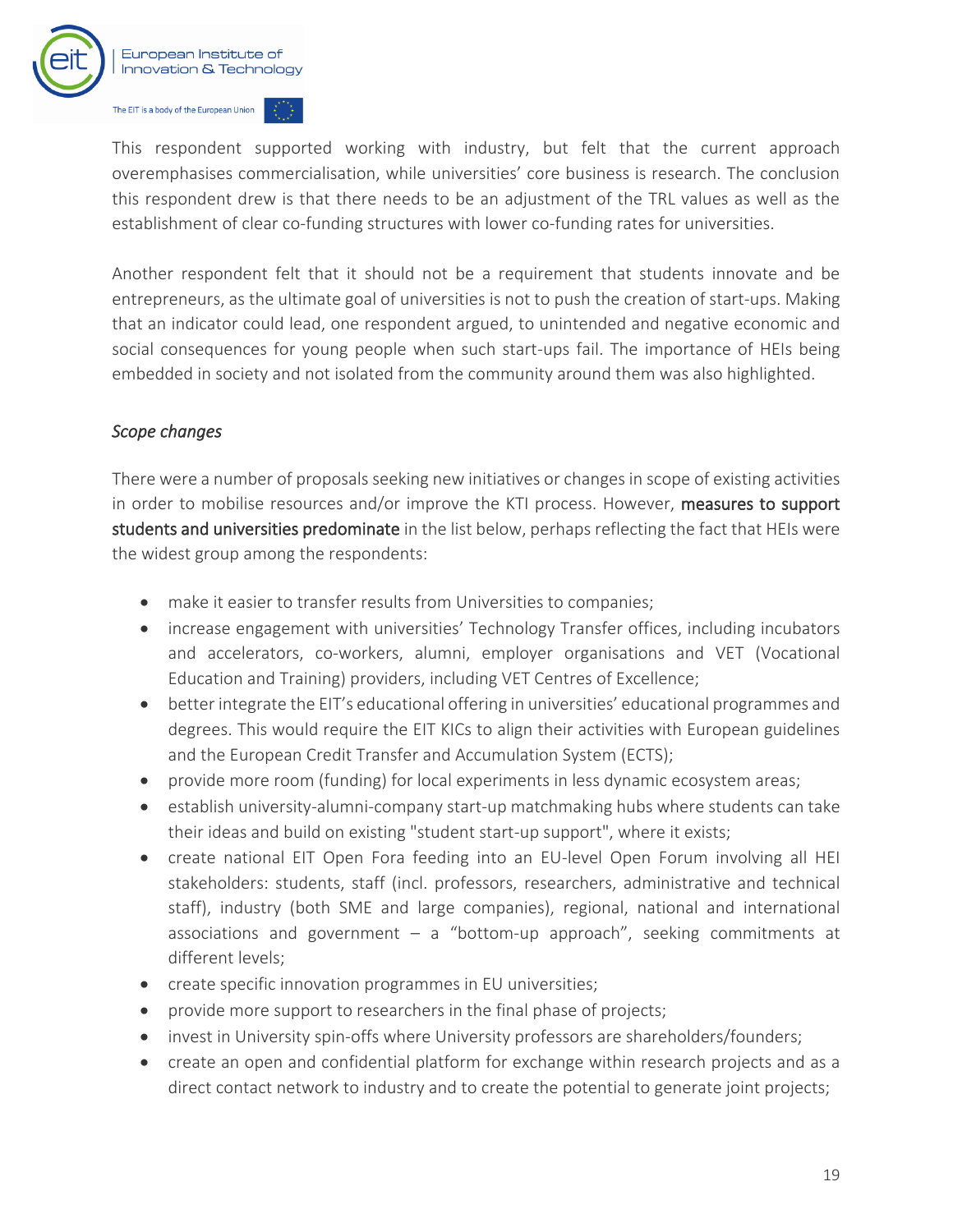

- hold EIT workshops, bootcamps on specific topics;
- increase the number of entrepreneurs teaching in universities;
- promote teacher and student exchanges, summer schools, MA programmes, internships;
- build a "start-up factory" around universities and ensure a support system for highly motivated students;
- enable EIT funding for smaller projects between HEIs;
- provide EIT funding for regional KTI clusters;
- fund projects designed around KTI;
- fund excellent and innovative workplaces.

#### *Operational changes*

A number of comments covered potential changes to existing programmes in order to increase effectiveness. Several respondents criticised the EIT for bureaucracy in general, or criticised specific requirements for not adding value, e.g. insisting on KPIs on activities, results and outcomes, KCAs (KIC Complementary Activities) or the sustainability requirement. One respondent suggested that grants should be solely based on ideas.

There were complaints from several respondents about the one-year cycle. They criticised it for creating the need to recruit before the Business Plan is approved (thus running the risk of not being able to complete the project) and to offer repeated 1-year contracts to employees. It also creates a bottleneck when reporting on one year coincides with applying for the next. The difficulty of being effective within a single year is compounded, it was pointed out, by a 2 to 3 month dead period because summer holidays take place at different times in different parts of Europe. One respondent welcomed the amendments in the EIT legislation which will make it possible for the EIT to sign multi-annual grant agreements with EIT KICs for two or three years but felt that it takes 5-10 years to achieve sustainable results.

#### 3.2.2 Strengthening the ecosystem

#### *Visibility and engagement*

A recurrent theme was the need to raise awareness among HEIs outside the EIT community about the activities of the EIT and the opportunities to participate in projects, and simultaneously provide support to partner HEIs to become more innovative and entrepreneurial (through funding, capacity-building and/or the creation of new education programmes.)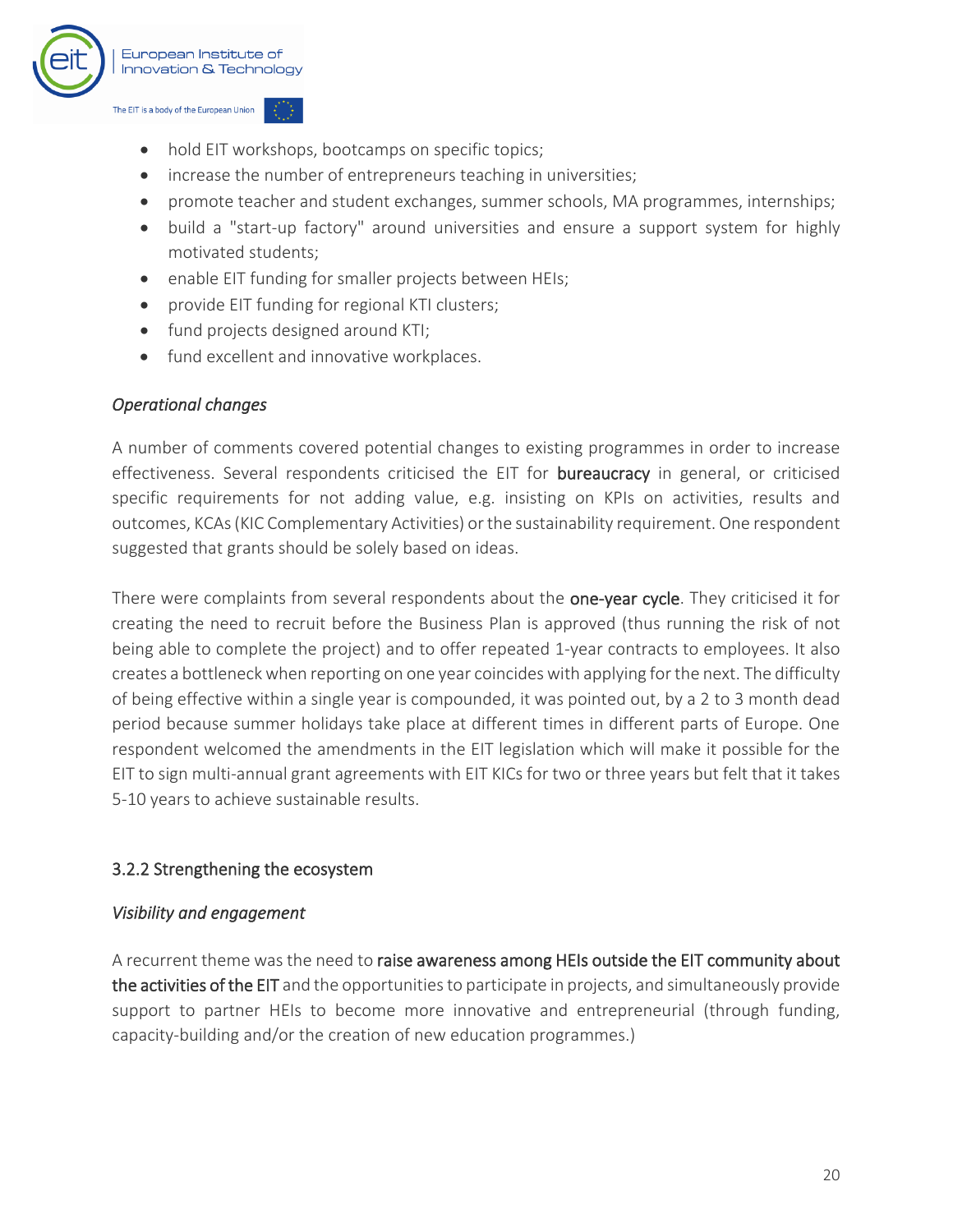

While some respondents took it as a given that awareness-raising is needed, one respondent suggested as a first step assessing the needs and then developing measures to increase the awareness on innovation and entrepreneurship at the targeted universities. A suggestion from another respondent on how to raise awareness was to have EIT "ambassadors" in EIT RIS countries who would be funded for this role<sup>5</sup>, while another respondent said that the EIT should have field representatives in EIT RIS countries.

There were also calls for:

- better definition of the course offering;
- promotion of digital and online possibilities;
- fewer, comprehensive and well-structured events, with broad attendance in regard to geography as well as the Knowledge Triangle.

#### *Capacity-building / Knowledge-sharing*

The importance of disseminating best practice or success stories came up several times. Good practice examples coming from respondents (who either saw them as such or whose enthusiasm for their success suggested they could be regarded as such) included the [ifempower.eu](https://ifempower.eu/) programme, funded by Erasmus+, international university/business cooperation for potential female entrepreneurs, the [formation-rma.eu](https://www.formation-rma.eu/) platform to train research managers.

<sup>&</sup>lt;sup>5</sup> Similar suggestions were made in the context of the EIT RIS consultation.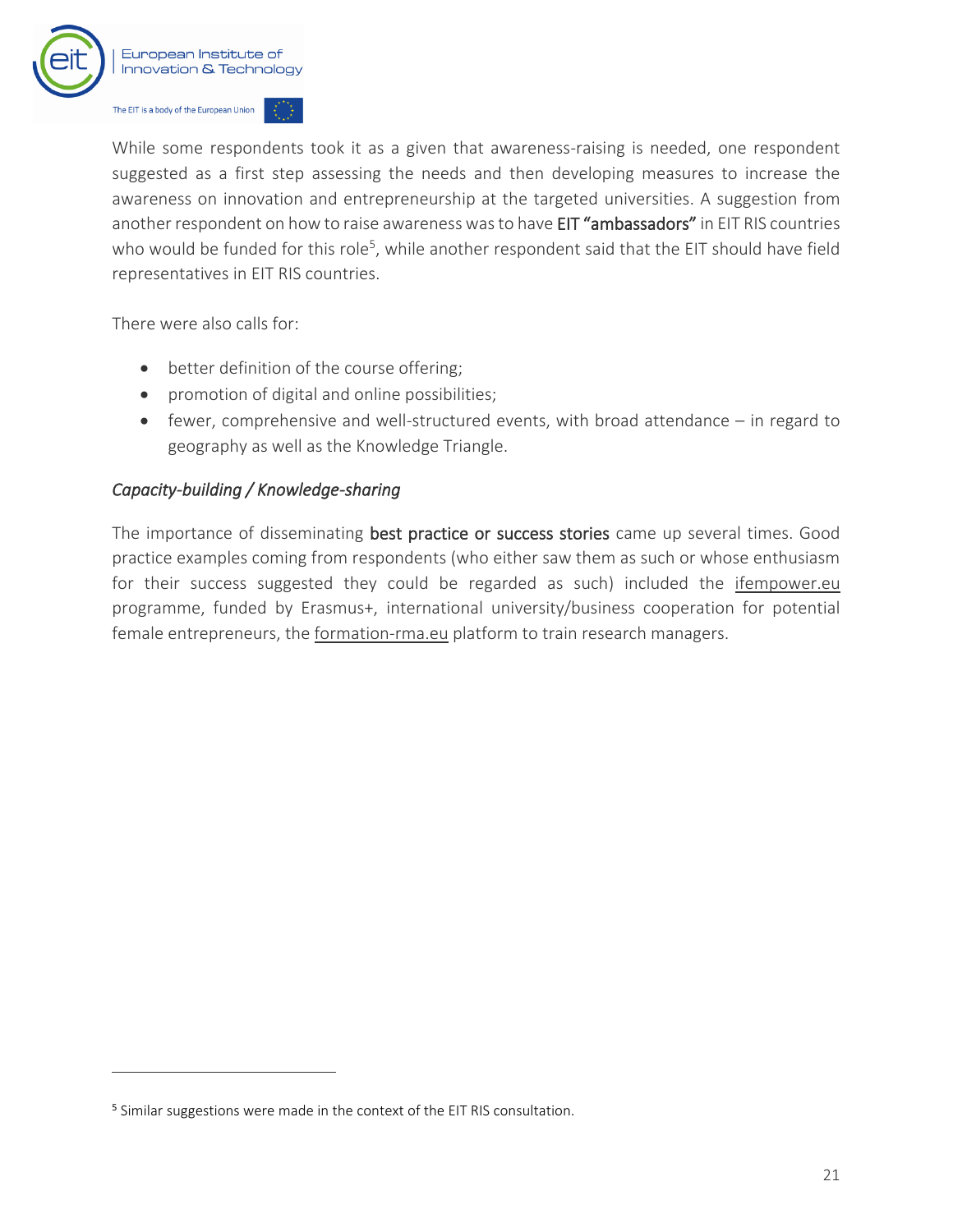

### <span id="page-23-0"></span>3.3 Helping universities become more innovative and entrepreneurial

#### Question: What concrete measures should the EIT and its KICs consider to help universities become more innovative and entrepreneurial?

*Responses to this question in many instances included suggestions or covered areas that had already been mentioned in the previous two answers. <sup>6</sup> There was a desire to see the EIT fund a range of new activities, including not only educational programmes but also infrastructure, and projects and programmes across the full innovation development cycle. It was also suggested that the EIT and the EIT KICs could help HEIs develop project-based / real-life learning. Respondents were also looking for more flexibility from the EIT and the EIT KICs in their requirements, and for more dissemination of best practice.*

#### 3.3.1 Overarching issues, scope changes, operational changes

#### *Overarching issues*

The overarching issues identified in helping universities become more innovative and entrepreneurial fell into the following categories:

- a desire to see the EIT fund new activities or fund activities differently;
- a concern that the funding cycle is too short;
- a concern that funding is skewed too much towards the later stages of the project cycles;
- a desire for more flexible funding requirements in some areas;
- a desire to see participation in EIT activities opened up in new ways.

#### *Scope changes*

Proposals for measures which would change the scope of current programmes or require new initiatives included a range of new areas to fund or develop. Many of the suggestions concerned educational programmes or the involvement of HEIs in existing programmes, but there were two which expressed a wish to see the EIT fund infrastructure. Most of the suggestions on education programmes came from HEIs.

Several respondents argued that the EIT needs to fund projects along their whole maturity cycle. An argument in support of this was that it would enable greater diversity and the financing of more innovative ideas, whereas at present the increasing requirement for financial sustainability pushes

<sup>6</sup> Sometimes, respondents promote the same idea in answer to several questions. This form of duplication has been taken into account in reporting on the responses so that the idea is only reflected in the first answer in which it occurs.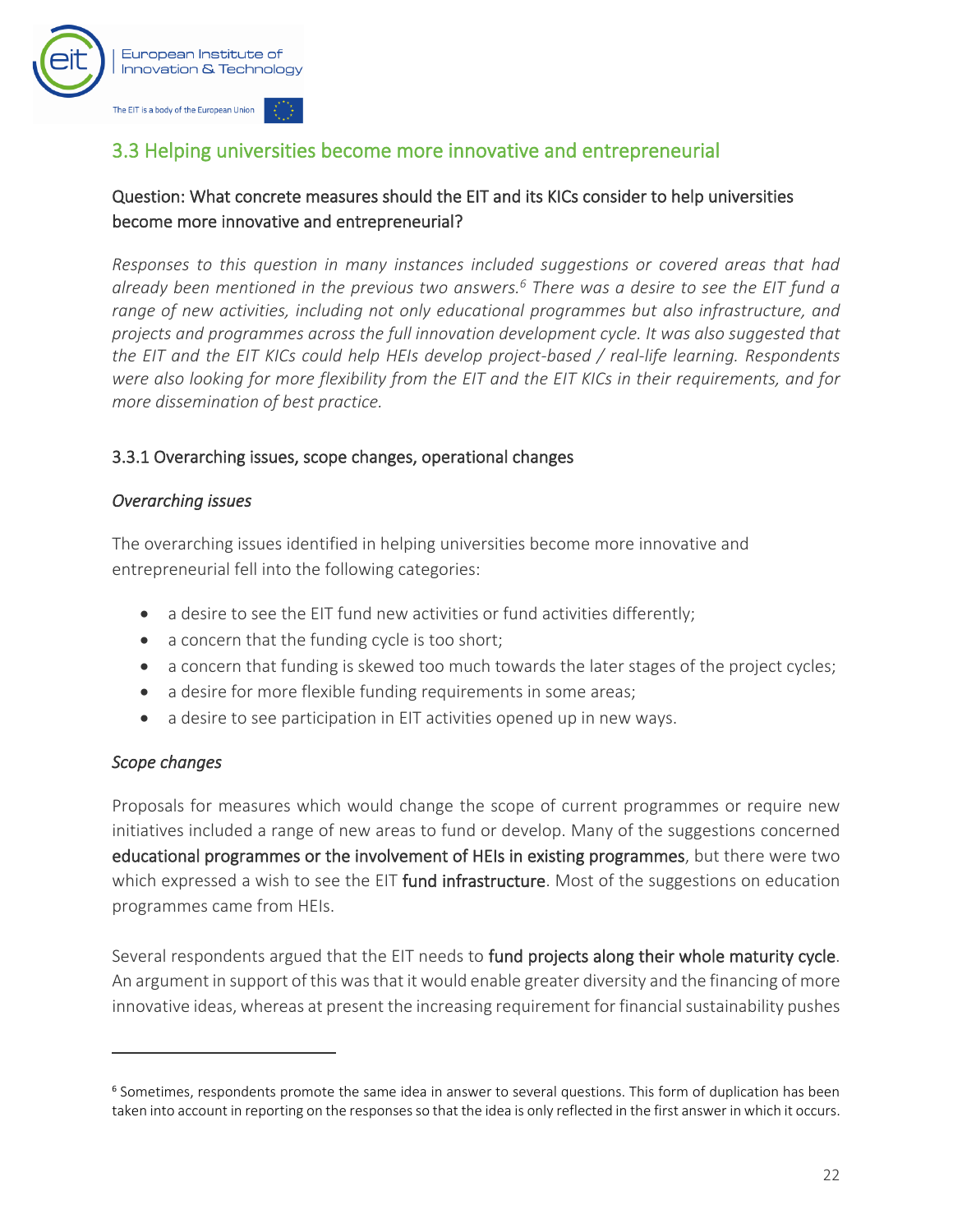

the receiving organisation to apply for innovative projects with a higher TRL and thus very close to market. According to one respondent, this process results in projects that are based on core industrial innovations, while academic research only represents complementary activities. To allow university-born innovation, the timeline for commercialisation and financial sustainability should be prolonged, this respondent argued.

Two other respondents asked for longer timeframes, with one suggesting not only longer-running projects but also a lower TRL at the project start: *"innovative solutions need time, are risky and are sometimes not developed enough in the beginning."* This respondent pointed out that short projects (~1 year) are not compatible with cycle durations of scientific staff/PhD students at universities (3-5 years). The short timeframes, it was argued, force universities to make a broad range of proposals in the hope that some will be successful without being able to plan strategically.

One respondent asked for a longer-term view overall: *"A better-defined long-term collaboration strategy is needed between the EIT and the EIT KICs. The current system, where the expectation changes annually, creates uncertainty and concern in the partners, which is one of the biggest threats for an ecosystem."*

There were also **strategically oriented proposals** (notably from EIT KICs) on how to support HEIs in becoming more innovative and entrepreneurial, such as:

- addressing the categories as listed in HEInnovate, while mobilising the Regional Innovation Impact Assessment (RIIA) and Smart Specialisation Strategy (SSS) frameworks;
- supporting HEIs in analysing their needs, setting their strategic objectives and priorities in order to ensure commitment at the highest level and guarantee motivation;
- fostering in the participating HEIs a broad vision of entrepreneurship, including not only business aims, but also a mindset open to non-business and societal objectives;
- making the EIT KICs' portfolio of methods, tools and best practices available to support HEIs in developing and implementing their plans to achieve their objectives;
- assisting HEIs in establishing the ecosystem around them;
- funding scientifically validated research into entrepreneurship education to provide an evidence base for measuring HEIs' entrepreneurial and innovative levels (for mor detail see under 'Operational changes').

The proposals for funding or developing new activities in the area of education were to:

• fund physical infrastructure where the skills and capacities can be applied, such as labs, coworking spaces, makerspaces, etc.;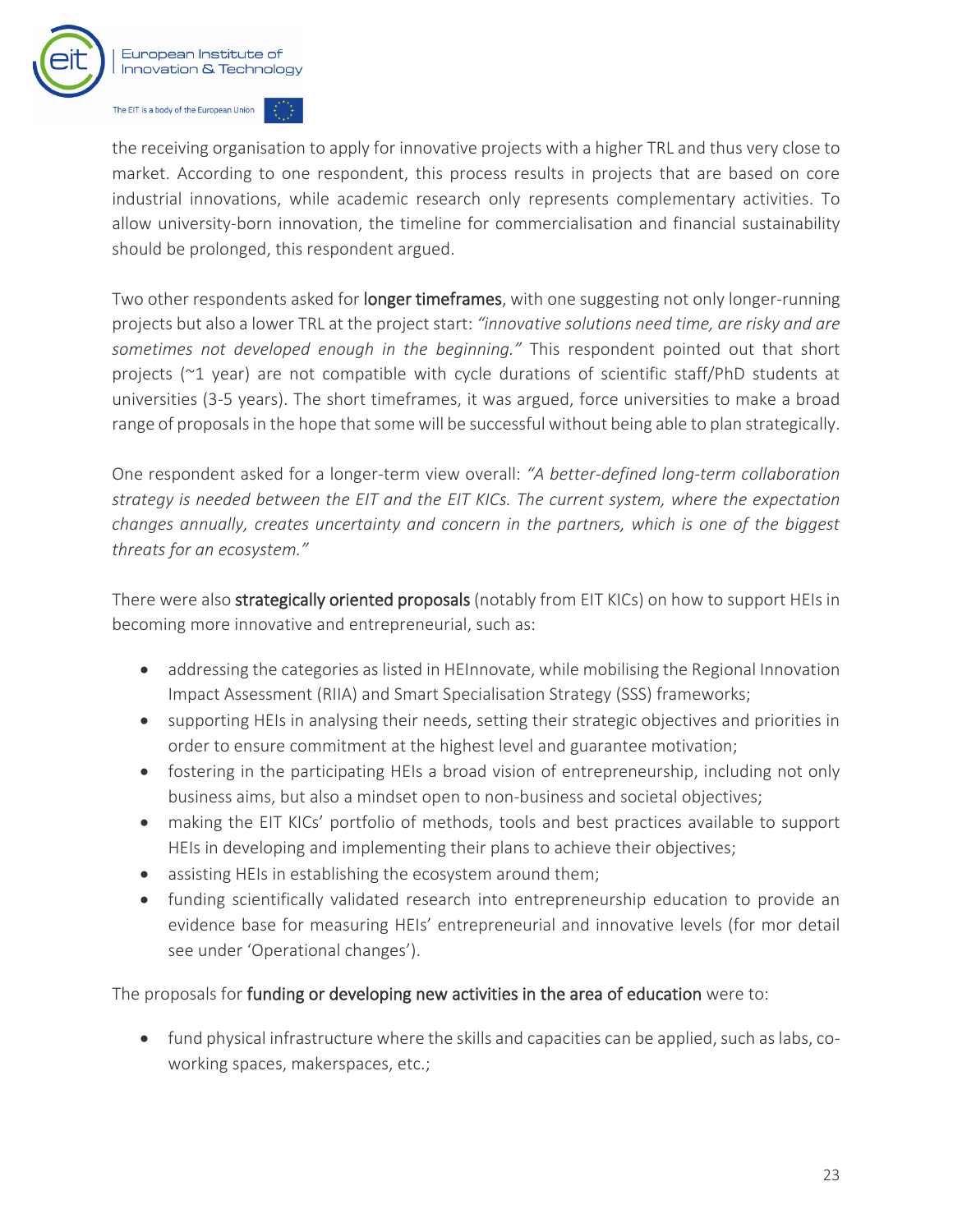

- involve more companies in student projects, allocating more resources to individual work (tutorials, small groups), and providing labs and equipment;
- fund "crash-test business" laboratories;
- promote cross-disciplinary education, including training on transversal skills in specialisation areas, promoting cross-fertilisation;
- develop new courses in collaboration with universities from well-developed ecosystems;
- develop business development and technology transfer courses for non-EIT KIC member HEIs;
- provide learning materials, train-the-trainer programmes, methodologies;
- develop / offer PhD programmes;
- develop case studies for use with undergraduate programmes;
- promote challenge-based and practice-oriented education;
- promote project-based learning opportunities / working with real-life challenges;
- develop online courses for students, professors and teachers;
- open up EIT educational programmes to (doctoral) students all over Europe;
- implement the innovation and entrepreneurship (I&E) module more (and promote it more);
- develop Innovation&Entrepreneurship modules for HEIs as many do not have entrepreneurship courses or modules;
- develop HEI-based lifelong learning programmes for adults;
- provide capacity-building for Technology Transfer Offices (skills, processes, staff, PoC funds, pitch competitions) (which should lead to creation of more spin-offs);
- provide financial incentives to organise innovation-related courses
- establish joint / complementary EIT / EIT KIC programmes and programme participants to increase the innovation performance of the universities and the number of talents coming from the universities and establishing start-ups in the subject year;
- provide EIT KIC rewards/a label to those universities who offer innovation as a compulsory course within their scientific education programmes;
- develop educational and campus projects aiming at improving teaching in a sustainable way;
- promote student, professor, teacher exchanges (possibly with free scholarships);
- organise summer schools, study tours, mentoring;
- organise or offer financial incentives for hackathons, job fairs, competitions competitions were suggested by several respondents, including one who suggested providing financial support to individuals willing to patent their innovation through competitions.

Proposals for other new initiatives were to: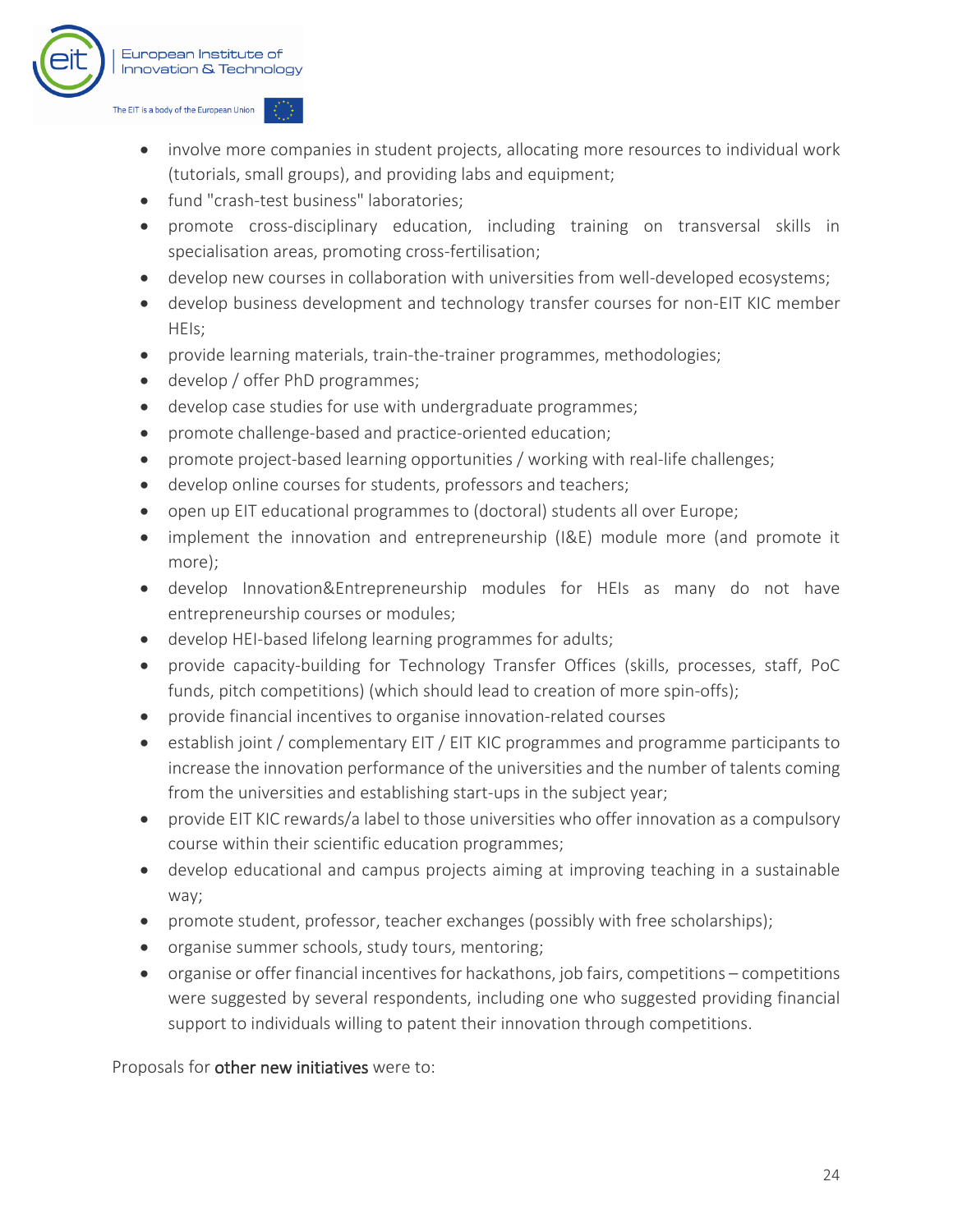

- fund pure "applied" research projects with the possibility of using the results for future EIT innovation projects;
- enable special projects and programmes (on the Erasmus+ model);
- provide direct access to venture capital (as is planned for Horizon Europe);
- create an EU University Spin off programme where the EIT invests in start-up equity;
- provide rewards for projects that recognise and promote the specific nature of the participating HEI (see RIIA) to deploy and improve their innovation and entrepreneurial capabilities;
- introduce rewards for projects that measure (and give value to) the socio-economic impact due to the entrepreneurial criteria adopted along the projects' life;
- launch pilot schemes anchored in innovative enterprises with a constellation of supporting dedicated academic and research labs;
- collaborate with regional and inter(regional) programmes and projects in the EIT KICs' areas of activity;
- identify and develop a network of experienced venture business builders to build a business on the basis of science-based discoveries (i.e. bring in an entrepreneurial team, build a business based on technology). They would work with researchers with innovative ideas (e.g. involving them as technical consultants). The aim would be to enable researchers to continue their research, while relieving them from the burden of starting and running a business and to further improve the transfer of knowledge and technologies to industry and society.

Other proposals were to widen the participation in EIT KICs' activities in various ways, such as:

- opening up the EIT KICs' ecosystem of businesses;
- opening up networking and brokerage events for academics of universities not formally members of the EIT KIC, in anticipation of formal membership in a later stage;
- bringing problem owners and universities together, and acting as an interpreter to bridge the gap in culture and experience, stimulating bridging between HEIs and industry.
- allowing HEIs to join in EIT KIC actions (associate partners). One of the two respondents who raised this said it would improve the involvement of students and researchers at local level. open up calls for projects for academics of universities not formally a member of the EIT KIC, in anticipation of formal membership at a later stage.

Three respondents asked for changes in the performance indicators in order better to measure HEIss entrepreneurship performance. One said that the current KPIs are too business-oriented and do not properly include education, while another advocated *"less strict KPIs when it comes to commercialisation and product development within innovation projects, the overarching target of having to develop and release a product can sometimes paralyse innovation processes."*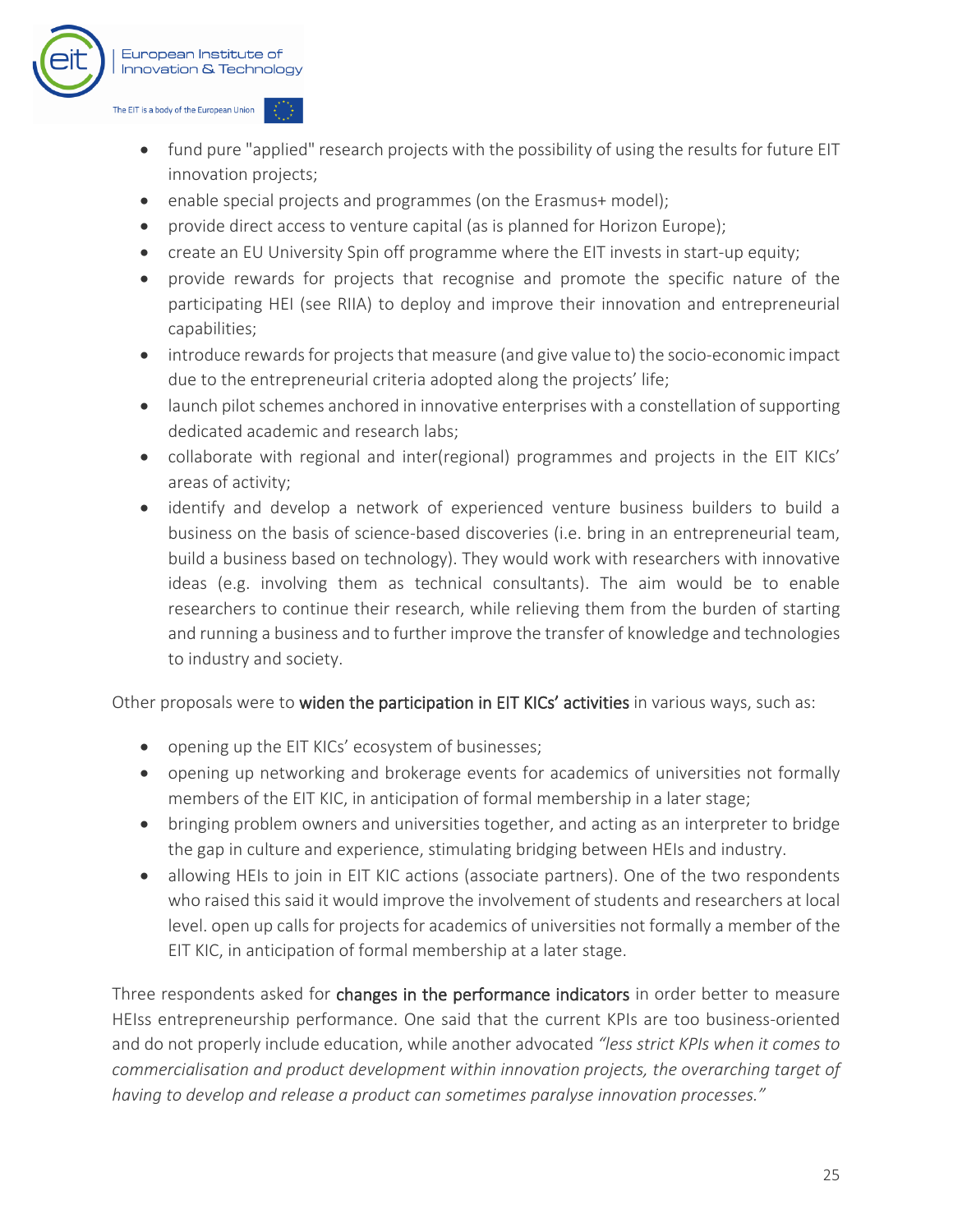

Another respondent identified a more strategic need for evidence-based measuring of the entrepreneurial and innovative levels of HEIs since quantitative indicators such as the number of start-ups created or the number of entrepreneurship programmes for enterprise creation do not show these. Acquiring that data would require research into entrepreneurship education. HEInnovate could be used as a reference tool for the data acquisition; a tool such as EntreComp could be used to create a framework dedicated to entrepreneurial and entrepreneurship; while the RIIA framework could be used to infer the impact and role of the HEI within its ecosystem.

#### *Operational changes*

Two respondents wanted the EIT to drop the co-funding requirement for universities, because, one explained, it is incompatible with university financing concepts. One of these also said there should be no commercialisation requirement for universities, leaving this to the other parts of the knowledge triangle. The other wanted to drop the "return on investment" requirement. One of these respondents also argued for the simplification of the KCA element. Another respondent believed that there should be a "team diversity" requirement, in terms of involving people from universities, from industry, and that there would be merit in involving local policymakers as well.

#### 3.3.2. Strengthening the ecosystem

#### *Visibility and engagement*

Awareness-raising was not a major issue for respondents in answer to this question, but one respondent did put forward a proposal for internal ambassadors to work with early adopters on HEI staff. The same respondent stressed the need for a student-centred approach that takes into account the characteristics of Generation Z, i.e. those born between the mid-1990's and the mid-2000's. Comments requesting more clarity or more information about EIT-offered possibilities may also suggest that there are communication/awareness issues.

#### *Capacity-building / knowledge-sharing*

All groups of respondents saw the need for good practices for HEIs to learn from. Proposals included:

- focusing on impact, concrete outcomes and networking with successful projects and between stakeholders (HEIs and companies);
- providing platforms for universities to share best practice and looking for challenges to solve they can tackle together and with industry and local start up ecosystems;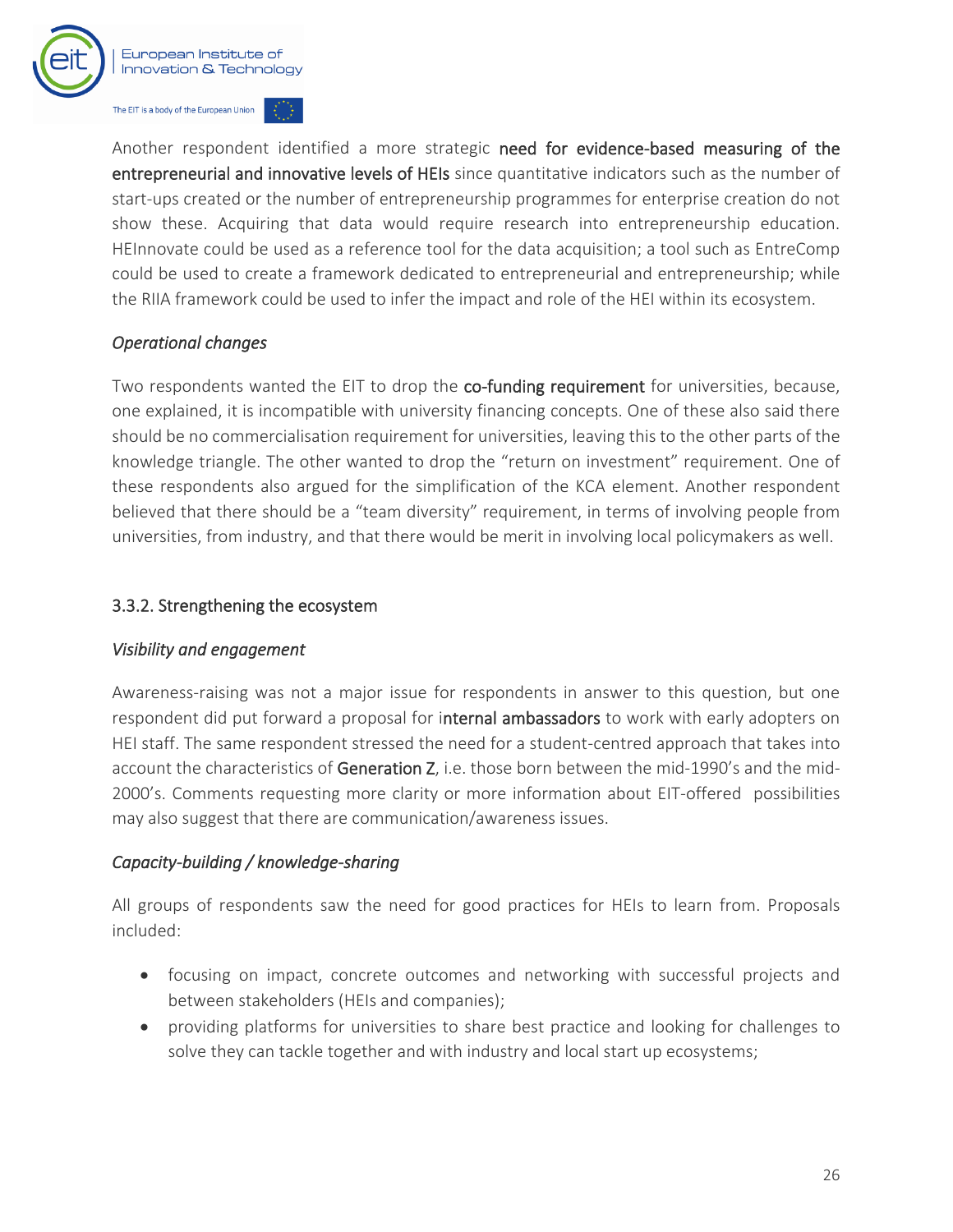

- a standard website for matching alumni with universities, which would also enable the EIT and EIT KICs to match research groups, companies and alumni internationally (a proposal from a start-up/scale-up);
- good practice tailored to local requirements (and not based on a one-size-fits-all) approach to help HEIs overcome the barriers causing them to under-perform;
- provision of fee-based connections through networking platforms, specific courses and consultancy services etc. between experienced universities in the EIT KIC network in the area of innovation and entrepreneurship and universities wanting to develop those areas. This would contribute to the EIT's financial sustainability.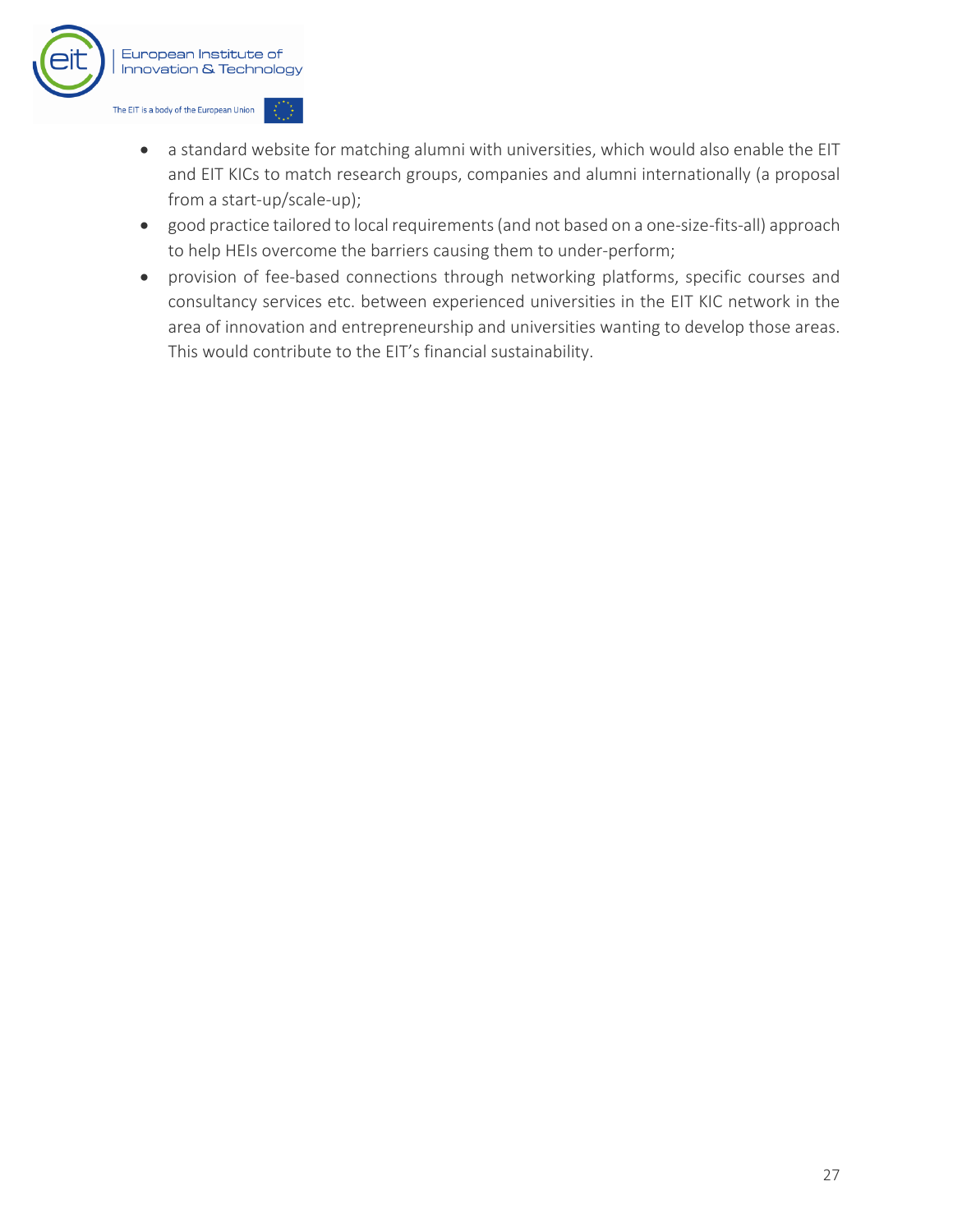

## <span id="page-29-0"></span>3.4 Ensuring participation from across the EU

#### Question: How can the EIT and its KICs ensure that the new action to support HEIs involves participants from all over the EU, regardless of their level of innovation capacity?

*Many respondents limited their answers to indicating that a requirement for greater diversity in new calls or actions is needed, while some addressed how the scope should be changed to achieve this. Some saw this solely as a question of a geographic spread, while others suggested different criteria to modify the make-up of participant types and different approaches to measuring success. Some respondents felt that making requirements easier to fulfil would of itself lead to greater participant diversity. The need of awareness-raising and particularly networking/knowledgesharing emerged strongly in answer to this question.*

#### 3.4.1. Overarching issues, scope changes, operational changes

#### *Overarching issues*

Respondents agreed on the need for greater diversity, though several suggested that needs assessment/situation analysis should be carried out upfront before taking any measures.

An EIT KIC respondent suggested developing a context-specific methodology, together with an action plan, and subsequent monitoring and evaluation. The EIT KICs could support this by setting up a process through which HEIs discover their key improvement opportunities and act on them, and by providing specific support packages for key actions that could be mobilised if appropriate for an HEI's development plan.

The approach advocated by an HEI respondent was a **needs assessment** through a survey to identify the real requirements of the different target HEIs, so that the EIT could then develop differentiated strategies and programmes. This HEI respondent pointed out a potential paradox: organisations/countries with low innovation capacity will have low success rates as EIT grants become more and more competitive, but lowering the bar conflicts with the EIT's objectives. Thus, the EIT either has to construct dedicated pathways for these countries to receive additional support and guidance, or has to promote specific entrepreneurial training to help these countries increase their capabilities (a very lengthy process). Meanwhile, the EIT could actively assist these organisations/countries (through networking and collaboration) to participate in innovation projects, even if just as complementary partners and to "learn innovation" on the way.

Most of the responses to this question either suggested ways in which existing programmes could be adapted to increase diversity, ranging from simply setting quotas to developing new criteria for eligibility, or suggested capacity-building measures to help lower capacity universities to improve.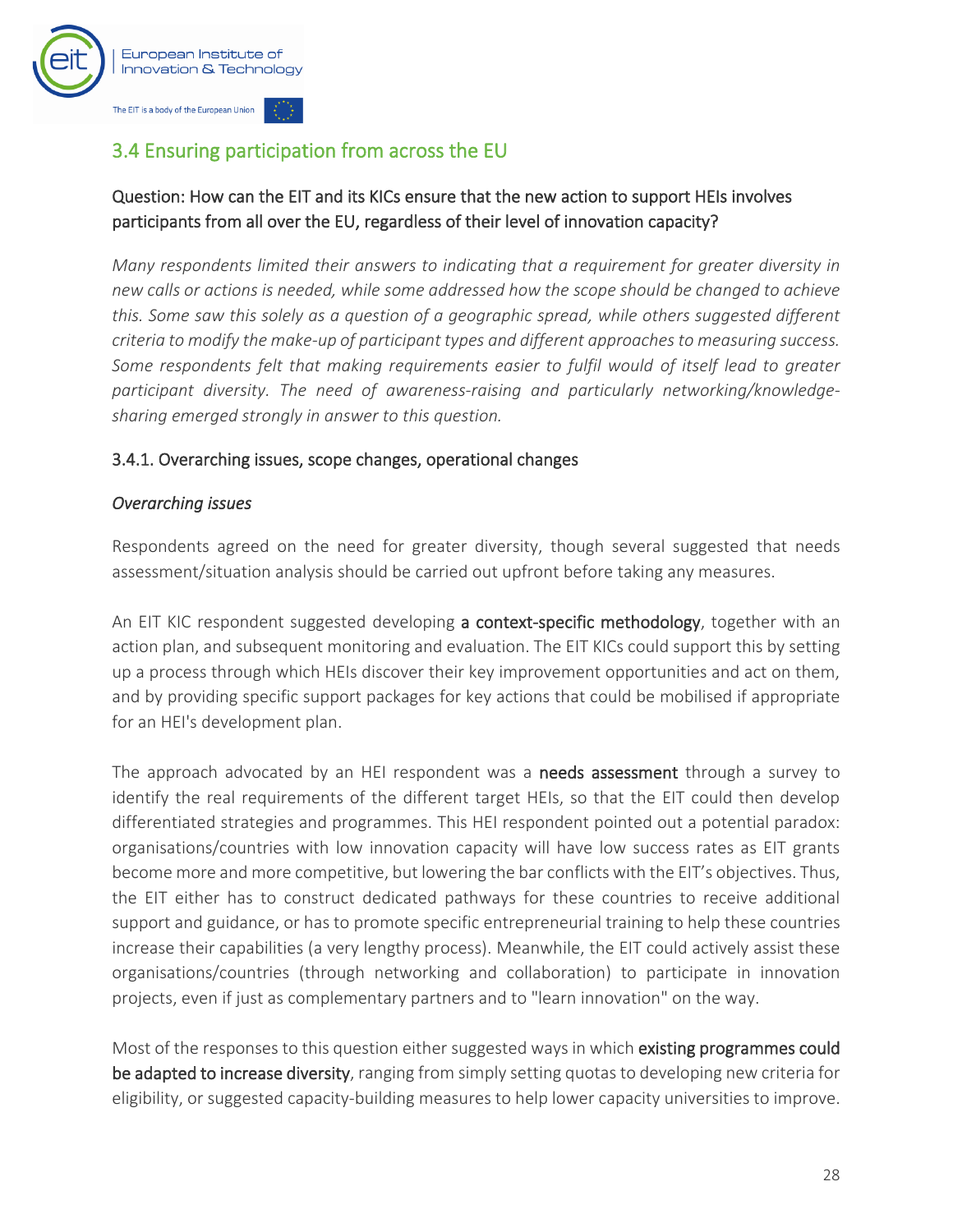

However, one HEI respondent suggested setting up a specific diversity-based funding scheme to ensure participation by different types of HEI: public, private, polytechnics, universities, teaching and/or research-oriented, different levels of scientific indicators, etc; different types of companies (SME, larger ones); different maturity/experience of consortium in funded projects to address the problem that: *"If only those with a profound experience in international projects are funded, the less competitive consortiums will never have the opportunity to be funded."* 

Several respondents thought the EIT should be looking differently at what constitutes success. They advocated using different or additional criteria: entrepreneurial initiatives and entrepreneurial attitudes, different levels of maturity/experience in consortia; the number of highly skilled or high potential people in a lesser-known region; a requirement that "less evident" countries be represented; encouraging the involvement of new HEIs by formal analysis of new innovation models (e.g. the models empowering environmental policies) and evaluation of the potential socio-economic impact.

Another pointed out that being a member and part of an EIT project is very much restricted to high impact HEIs and large companies, when a large percentage of European regions have HEIs with a fundamental role and impact at the regional level, but not so much at the international level. This respondent suggested that a scheme or reference tool is needed to measure the impact these HEIs have in their ecosystem and abroad. Otherwise, there is no possibility for them to improve and become international.

Three respondents suggested that there are in fact already models for integrating HEIs with lower or moderate innovation capacity in:

- the EIT Health Regional Innovation Scheme;
- the fact that partners from several different CLCs have to participate in a project;
- the rules for setting up consortia for Horizon 2020 projects.

Some respondents suggested that there are fundamental problems to be addressed that go beyond making adaptations to encourage diversity:

- reversing the brain drain by encouraging staff / innovator / student exchanges through scholarships, hoping that most people will return to underperforming regions to go alongside other reforms in society to improve general attractiveness to individuals as well as business;
- avoiding the risk of some know-how dying out by means of EU-set competence targets that countries or areas have to meet. There is otherwise a risk that certain universities will leave it to others to pursue these (when they in fact do not);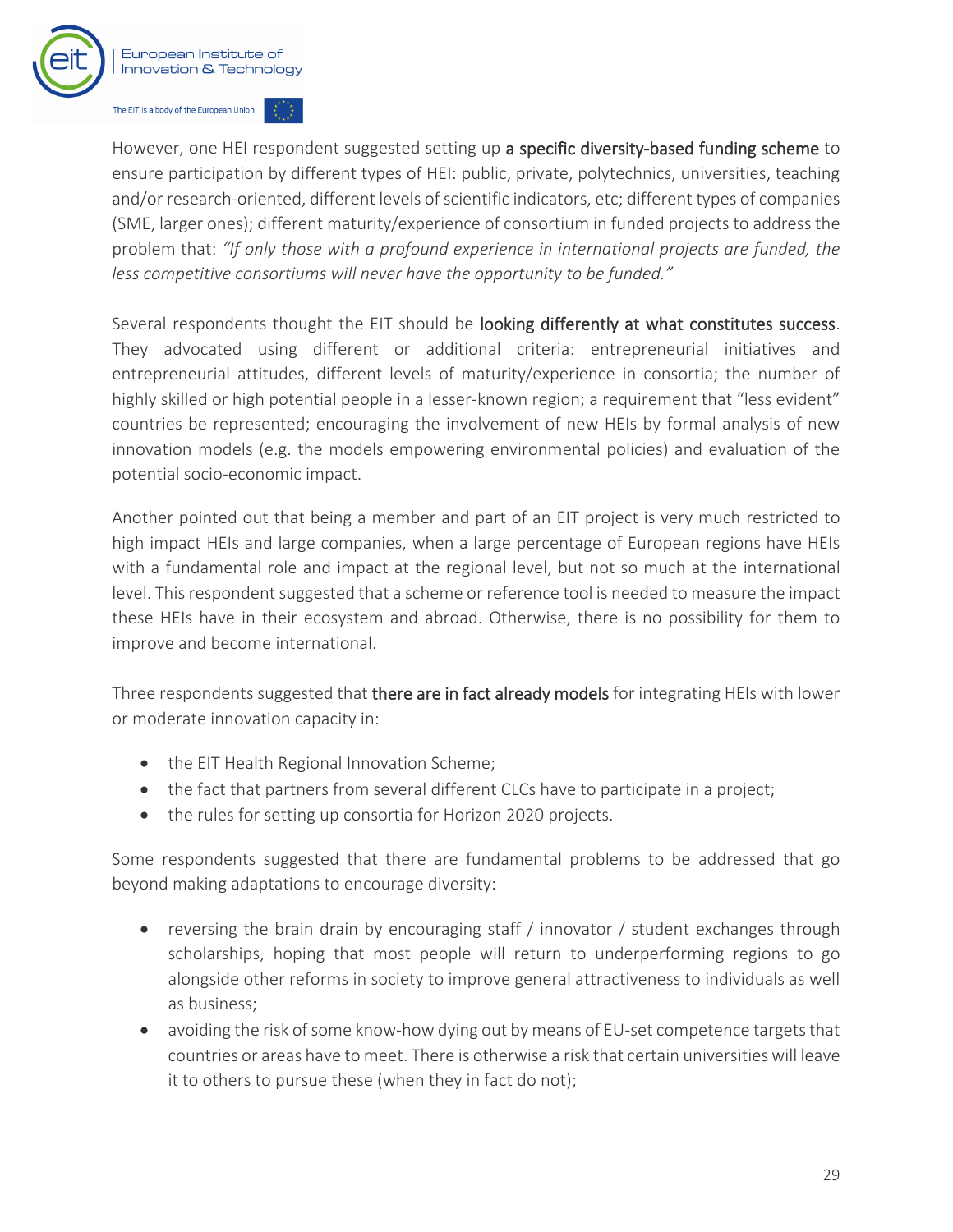

- improving the quality of teaching of entrepreneurial subjects. A number of respondents raised this, including one who expressed concern about some distance between curricula and the socio-economic context, often combined with an excess of focus on theoretical research issues a comment similar to those in answer to other questions on the need for students to work with real-life cases.
- re-thinking the whole mechanism because state aid laws currently limit the possibilities for HEIs to join in the innovation activities with their own IP.

#### *Scope changes*

Suggestions on changes to the scope to achieve greater participant diversity largely dealt with capacity-building outside existing programmes, but some also envisaged widening participation in existing programmes or allowing new project formats:

- provide financial incentives for less developed universities to take part in training programmes and research or for them to host complementary and joint programmes, with the latter to be funded from their RIS Hub budgets;
- set minimum standards for innovation knowledge to be included in curricula and provide financial support to reach that level;
- extend some EIT KIC campus programmes to RIS universities, with pre-defined allocations for EIT RIS universities;
- provide support to HEIs that are or would like to pilot new ways of working, such as developing and testing new practices based on identified practical needs, and/or building on programmes with different levels of maturity;
- permit smaller and early-stage projects to continue successful collaborations without the need to scale up and thus force expansion;
- offer a new form of participation as "complementary" project partners, where those with low innovation capacity would learn through networking and collaboration and receive help to increase their capabilities at the same time.

#### *Operational changes*

A number of proposals dealt with the way in which existing programmes operate:

- a rough allocation of the funds available across the countries;
- reserve some funds to EIT RIS countries;
- hold calls open to all HEIs in which evaluation criteria should include the level of commitment and the benefits of the project (which should be higher for less developed universities);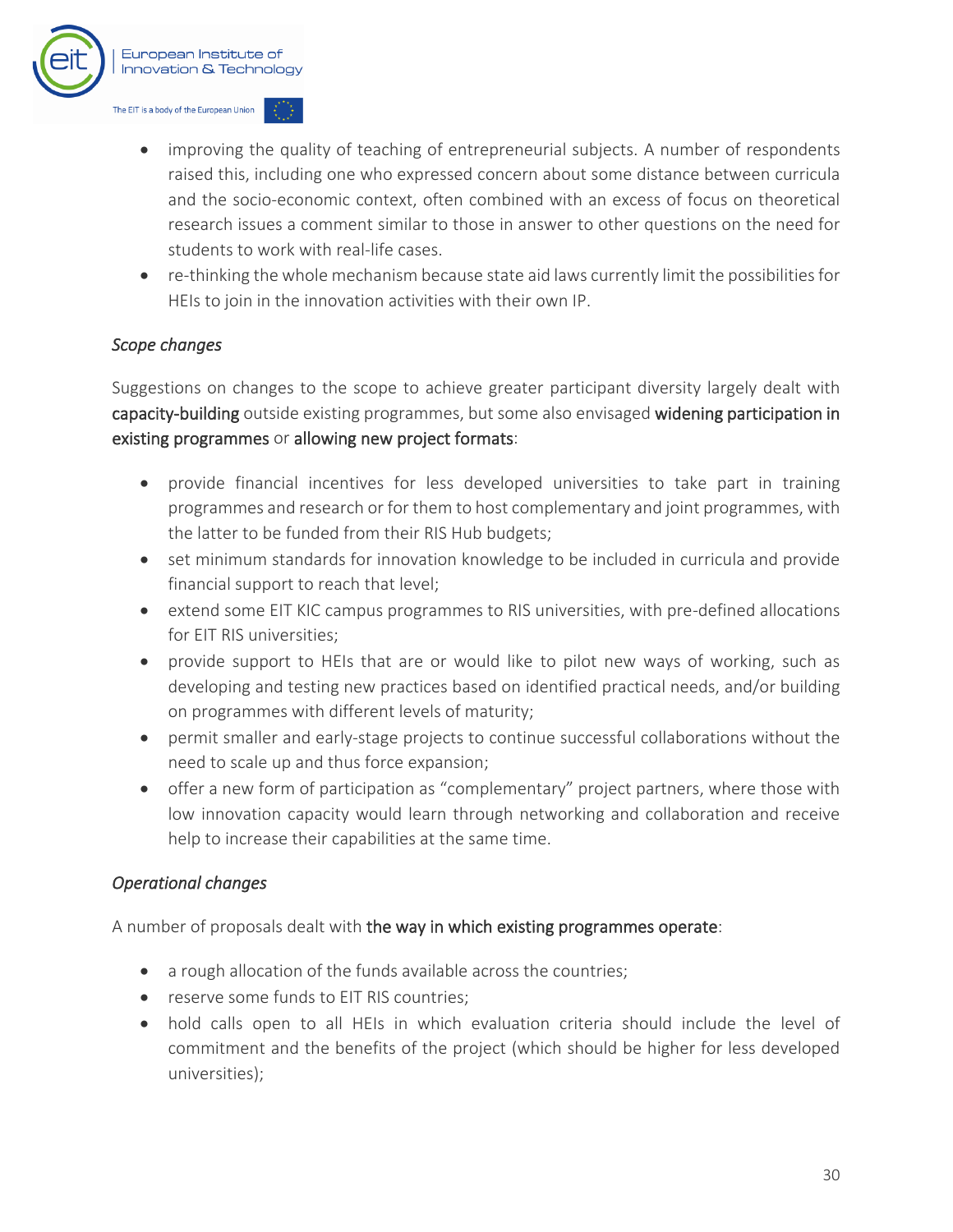

- remove revenue or co-funding requirements for education actions (a point made in response to other questions), with it being argued by one respondent that *"It is not realistic, as the EIT label brand is not so strong, that the universities would pay for that."*
- offer more flexibility in reporting requirements for partners.

#### 3.4.2 Strengthening the ecosystem

#### *Visibility and engagement*

A number of respondents suggested that the EIT needs to boost its visibility through more or better communication to attract new participants, using different channels to generate top-down and bottom-up interest. They stressed the importance of explaining the possibilities offered by collaborating with the EIT and EIT KICs (including the benefits compared to H2020 collaborative projects). One made the case for "EIT / KIC persons in charge" at university level, i.e. a form of ambassador similar to the one proposed in answer to other questions.

#### *Capacity-building / knowledge-sharing*

The importance of networking, and experience- and knowledge-sharing was repeatedly stressed. The types of activity proposed included:

- Networking and matchmaking events (on- and offline). One model cited was the Joint EIT Health Germany and EIT Health Innostars Symposium in late October 2020. One respondent called for all stakeholders to be involved, i.e. university staff and not just researchers(which reflected a number of points made by others about including university staff in this type of activity. This would include, but not be restricted to, staff of Technology Transfer Offices). Other models cited were Erasmus+ and the European university networks that were selected under the European Universities Initiative, with which the EIT could create synergies since they are also working on activities aimed at reinforcing cooperation with non-academic actors. It was also suggested that the EIT should fund travel to networking events.
- Exchange of best practice of cases and knowledge-sharing, ensuring that this is tailored to the specific features of HEIs' local ecosystems but also bringing together participants or projects at different levels of maturity or development. One respondent said this could also include practices aimed at investing in the organisation of support services such as Knowledge Transfer and Innovation Offices, Corporate Relations Departments, Incubators etc., and facilitating their interaction with other university services supporting public engagement, innovative education and education for businesses, etc.
- Innovation centres, where participants from all over the EU could easily form discussion and research groups, irrespective of their level of innovation capacity. The EIT could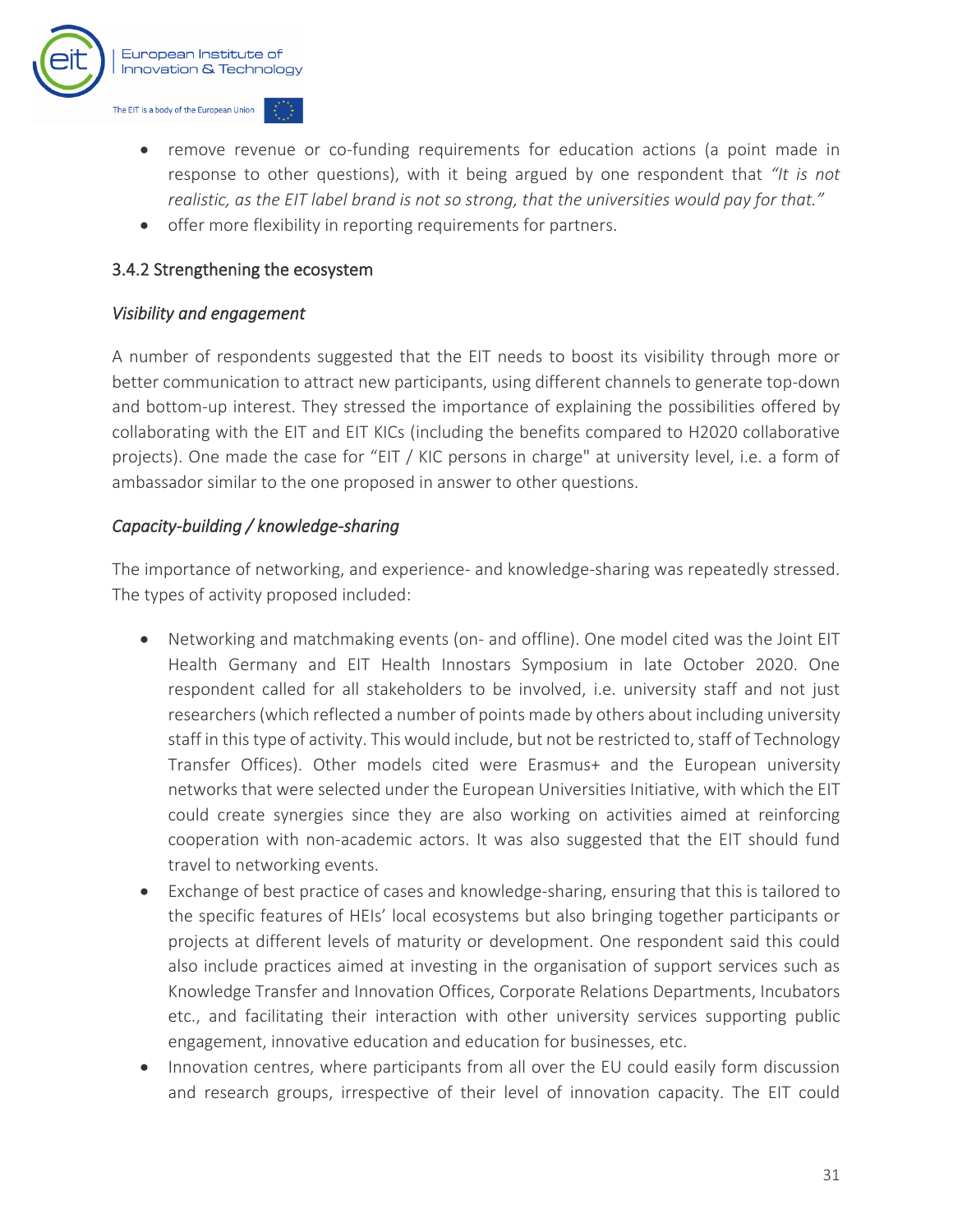

capitalise on already existing and planned initiatives such as the Digital Innovation Hubs and the networks of research centres in the field of artificial intelligence (AI) announced in the Commission's White Paper on AI.

• Mentoring or tandem programmes between partners from different countries, including partners at different levels, train-the-trainer programmes, learning materials and programmes.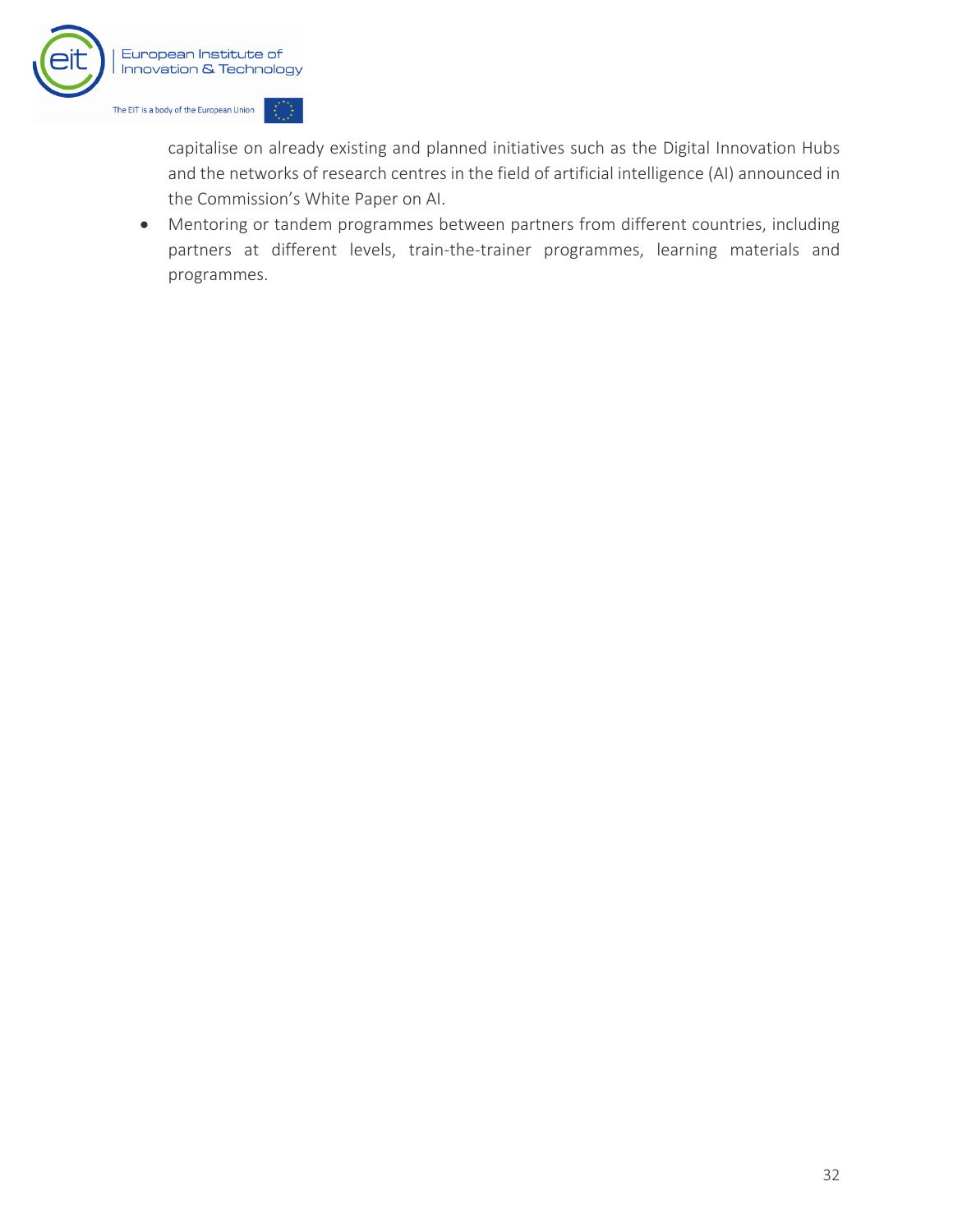

## <span id="page-34-0"></span>3.5 Obstacles to HEI participation in EIT KIC networks and activities

#### Question: What factors are currently preventing HEIs in Europe from becoming members of the EIT KICs' networks or from participating in the EIT KICs' activities?

*Respondents to this question identified some structural issues, such as the need for EIT KICs to put more emphasis on education and building relationships with HEIs, and barriers to participation for smaller HEIs. However, there were a significant number of comments about cost, complexity, the administrative burden and transparency. These were often allied with comments that the benefits are not clear enough to outweigh those two disadvantages and suggestions on improving the visibility of the EIT.*

#### 3.5.1 Key factors

The factors identified as currently preventing HEIs in Europe from becoming members of the EIT KICs' networks or from participating in the EIT KICs' activities were:

- the absence of high-quality entrepreneurial education in HEIs;
- lack of connections between EIT KICs and higher education institutions;
- cost and complexity in a context where the benefits of participation are not well understood;
- the administrative burden;
- a lack of transparency;
- inflexibility

Both EIT KIC respondents and other respondents highlighted these issues.

#### *The absence of high-quality entrepreneurial education*

The lack of quality entrepreneurial education, which was specifically highlighted in response to other questions, was implicitly recognised as an inhibiting factor in answer to this question because a number of respondents believed the EIT KICs should play a role in promoting high quality, innovative entrepreneurial education (instead of focusing mainly on business creation, according to one respondent). That should include student scholarships, one respondent suggested, because of their impact on the participating HEIs by integrating them in the Knowledge Triangle.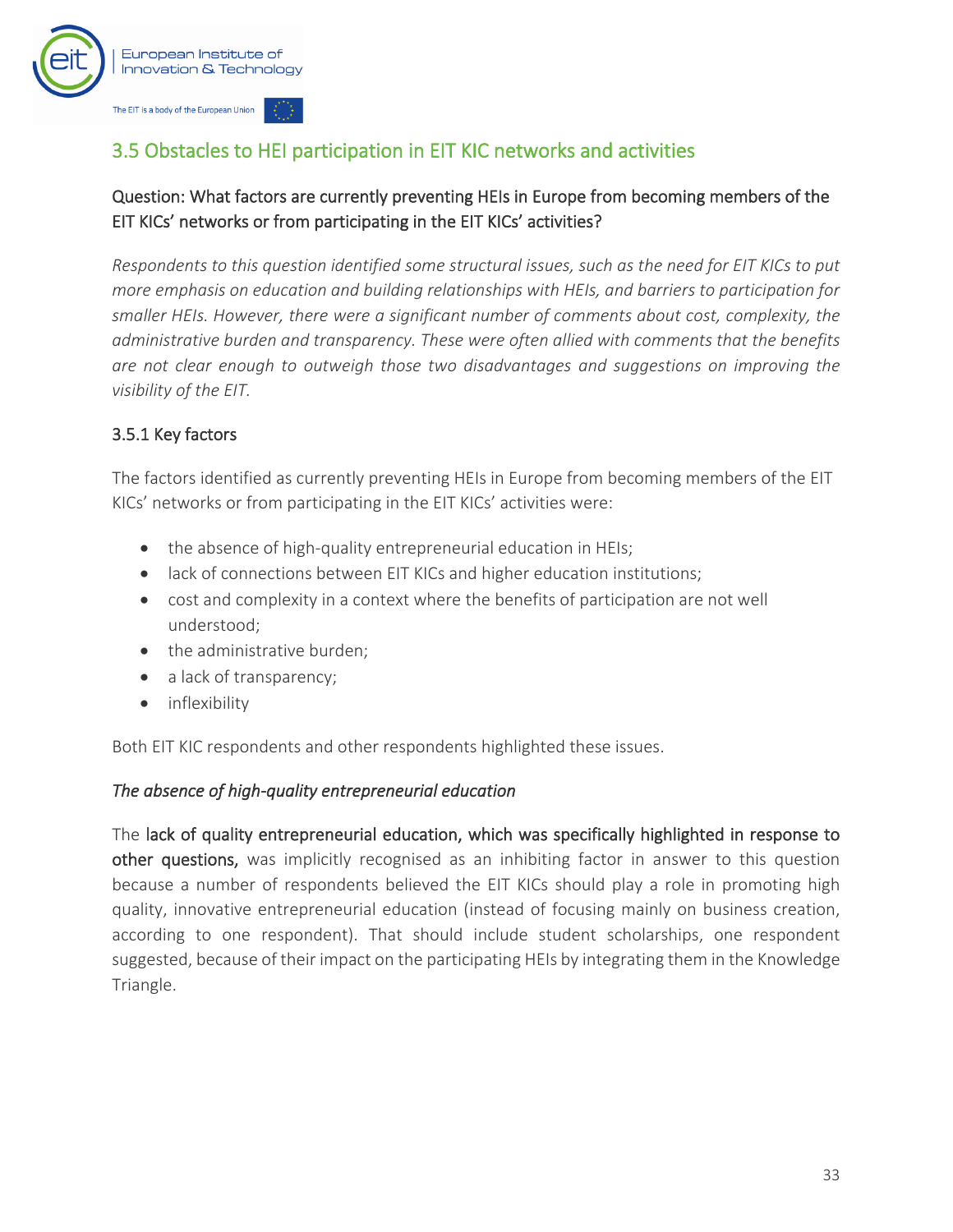

#### *The lack of connections between the EIT KICs and HEIs*

Two respondents said the EIT KICs need to align their activities better with the needs of universities. An EIT KIC respondent stressed the need for better connections with universities, as without these, there is a "*lack of information and trust.*" The other respondent, who was from an HEIsaid that more could be done by certain EIT KICs to actively support universities and other partners. *"Many KICs have been acting much more as advocacy actors and venture capitalists rather than serving the needs of the university community. [This] does not meet the original EIT aim to foster interaction between European universities and industry/society."*

Other respondents felt that the EIT needs to provide mechanisms for second and third tier universities to move up a tier, i.e. from third to second, and from second to first. Such mechanisms could include allowing them to initiate or lead innovation projects despite their lower capacity or having different levels of participation in EIT KICs. One respondent pointed out that the benefits for the partner come from being active in the network, but if a specific research area is not core for a university, it is difficult for them to maintain the high level of activity that participation implies.

One EIT KIC respondent pointed to a constraint: "*The KICs have to keep their membership balanced and aim at organic growth. Therefore, they cannot absorb all HEIs in Europe. If they did, they would disrupt the triangle. However, the [EIT] KICs can contribute to creating awareness about the need to boost innovation capacities in the EU and support HEIs that are sufficiently motivated to design and implement their strategic trajectory towards increased innovation capabilities together with their core ecosystem."*

However, there were also respondents who laid the fault for non-participation at the door of the HEIs rather than the EIT because *"the HEIs themselves lack vision and a level of maturity in the area of innovation & entrepreneurship skills"* and they do not have the professional capacity to initiate and maintain participation in the networks. One respondent believed some HEIs see the strength of the EIT innovation approach and the EIT KICs' consolidated practice as a threat to their autonomy and may also fear entering a competitive environment and being subject to scrutiny.

#### *Cost and complexity*

Cost and complexity were identified as a generic barrier by a number of respondents, including those from EIT KICs, both in terms of the amount of the membership fee and the co-funding requirements (and the level of the latter), and in terms of the HEIs' lack of funds. One HEI respondent pointed out that any university with a fully-fledged entrepreneurial mission would want to be involved with several EIT KICs, but this is not feasible for most of the universities, especially smaller or younger ones. Another pointed out that the industry can be reluctant to join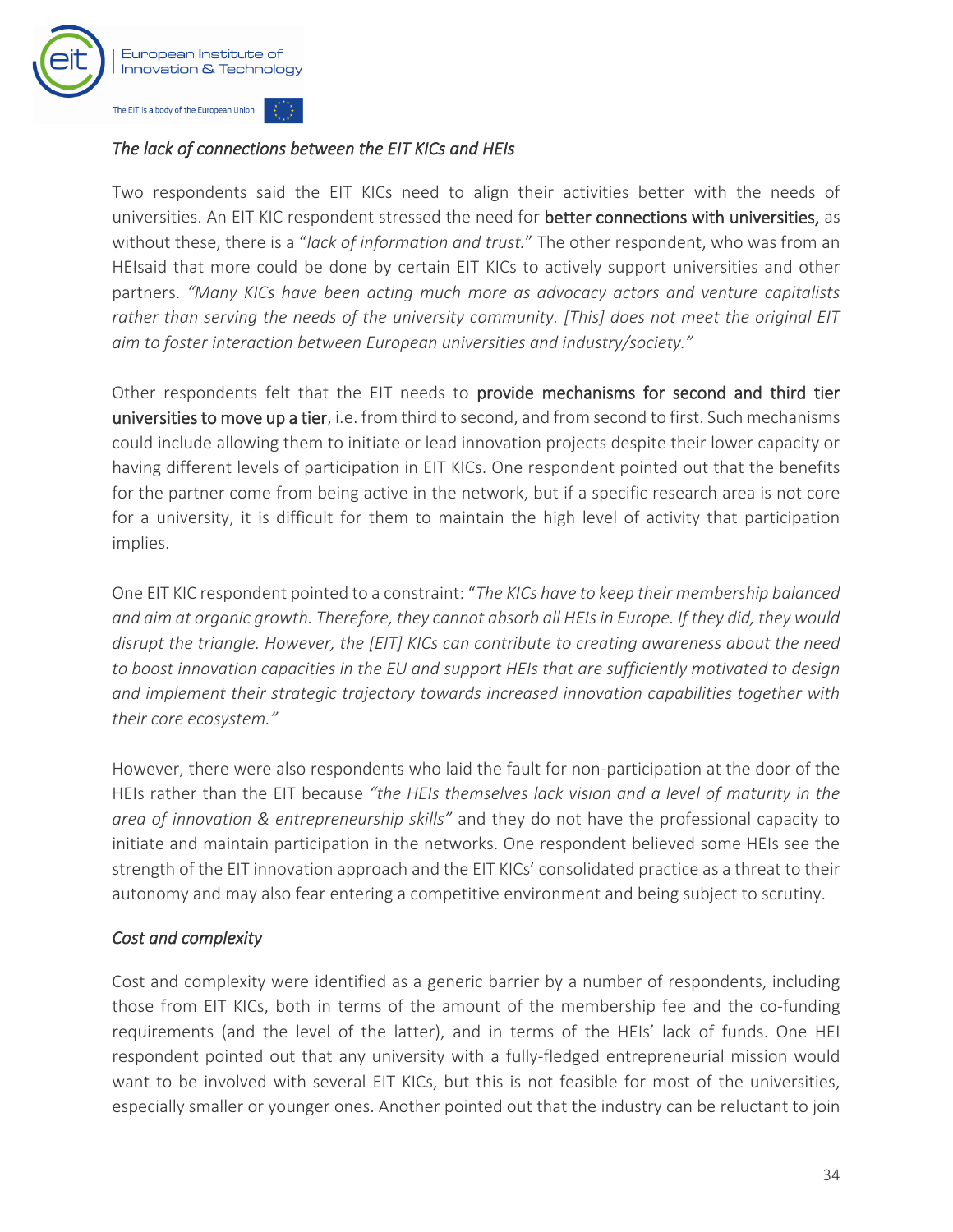

a consortium because they will be expected to carry the cost of the universities' meeting the cofunding requirement.

Those who identified cost as a barrier often added a comment to the effect that the benefits which come with paying that price are not well understood. One respondent commented that the EIT activities are too profit-driven. Another argued that the change of focus to later stage projects and the amount of funding per project have made EIT funding unattractive compared to other national or EU sources because most HEI projects are in an early phase.

Changing the focus of funding from early projects to later stage projects negatively affects HEIs, one respondent pointed out, since many of their business and innovation projects are in an early phase. Considering the size of the funding received for each project, the net worth is low and other funding resources, either within the EU or on national level, are therefore more attractive.

There was also criticism that funding is not equitably distributed because it is mainly directed to founding members and CLC activities. This leaves the other partners needing to support their participation through their other funding sources. Moreover, affiliated entities of EIT Hubs cannot get funding from some programmes because of budget limits set for the Hubs (and affiliates), who are mainly universities.

#### *Administrative burden*

There were a significant number of responses criticising the **administrative burden**. One respondent replied with a one-word answer on the factors acting as a disincentive to taking part *("red-tape"*), while an EIT KIC respondent put it more diplomatically as "*complex organisation and objectives*".

As in the case of fees and co-funding (see above), comments about the bureaucracy were often accompanied by comments that the offsetting benefits are not well understood, or not worth it because the amount of money available is not enough. There was also a comment that it is not clear what additional benefits accrue to core members from participation compared to the benefits for external entities. The KCAs were also felt to add a level of complication.

The complaints about bureaucracy, including inter alia "unintelligible" acronyms, related both to the application processes and reporting requirements "*with a high level of control from EIT*" (which is perceived as distrust). Smaller universities and companies, several respondents argued, are not in a position to handle the administrative burden, so that the gap between large and small becomes wider.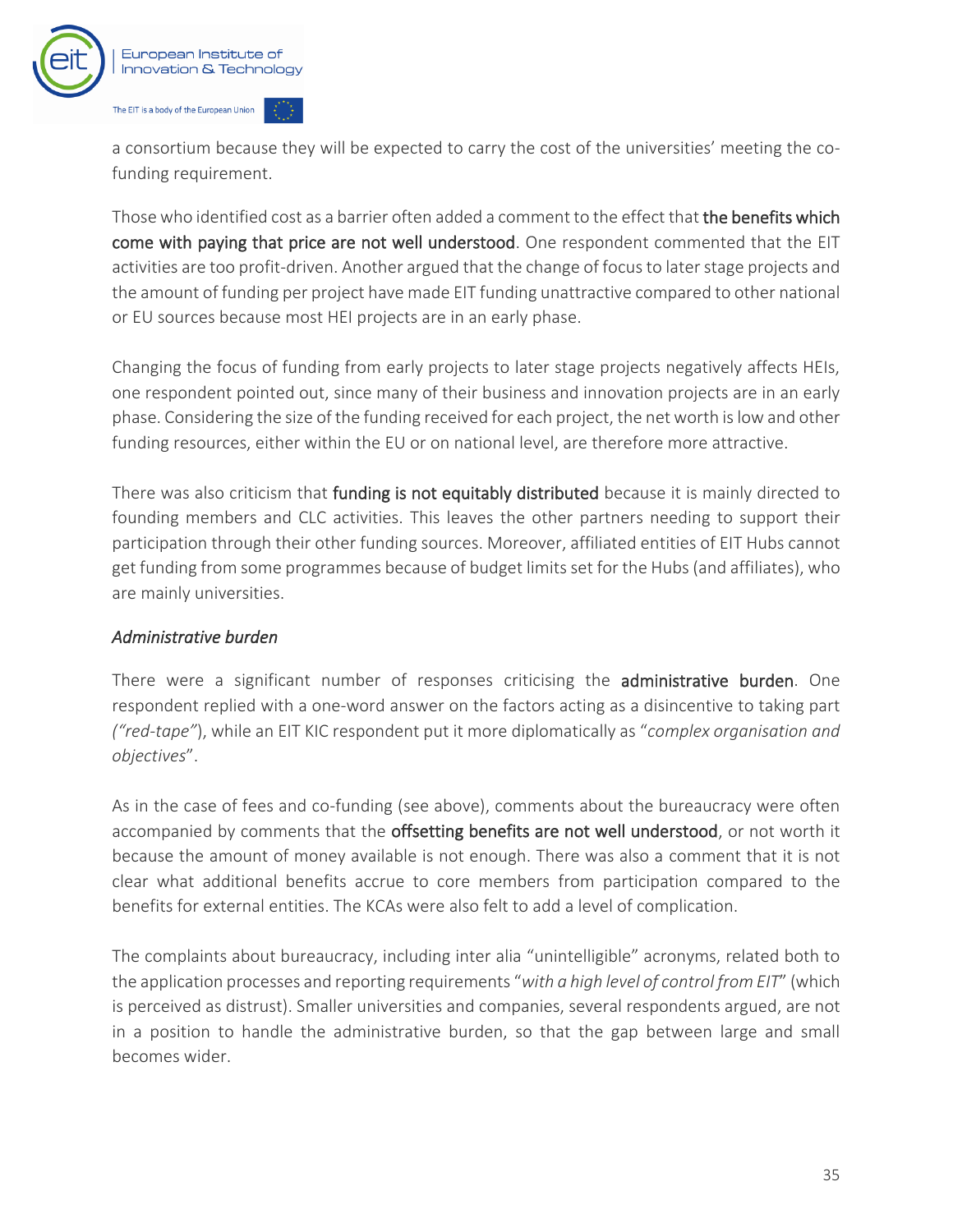

Specific issues raised were:

- the success fee without any guarantee of profitability;
- the plans for revenue-sharing (which would not be possible in Scandinavia);
- the requirements on financial sustainability;
- differing financial sustainability requirements across the EIT KICs, exacerbating the complexity;
- the difficulty of finding time from a heavy teaching load to take part in brokerage events;
- short project durations that are incompatible with sustainable results or sustainable employment of scientific staff and increase the administrative burden.

#### *Lack of transparency*

One respondent expressed concern about the low degree of predictability between and even within annual project cycle(s) – which makes planning activities and hiring very risky. EIT Health was specifically criticised for changing the conditions for funding after the 2019 applications were approved, which had made the EIT seem arbitrary and unreliable.

One respondent said that the lack of transparency and clear rules of participation that are consistent for each EIT KIC had been major issues for universities. The models of partnership and activities differ from one EIT KIC to another, preventing the development of common and accessible activities for universities to participate in, one respondent said, giving as an example the fact that some EIT KICs require a university to bring in an industry partner.

There is also a perception that EIT KICs are a "c*losed shop*", where existing members are unwilling to "*share the cake*". More specifically, one respondent said that it is difficult for an institution not involved with an EIT KIC from the outset to join later because only a limited number of memberships are allocated to HEIs and the allocation is applied geographically. Another respondent made a similar point, stating that this restricts these universities to participation in projects with small budgets.

The EIT was also considered **inflexible** in acknowledging specific national contexts, where language and cultural limitations for some activities makes it difficult to scale them to pan-European level. This respondent gave the example of education activities for medical professionals that often need to be in the local language and relate to local structures and challenges.

A similar comment was that: *"KIC partners' opinions quite often are not taken into account by [EIT] KIC headquarters, which could lead to more and more universities leaving the [EIT] KICs in the nearer future. Considering the fact that suggestions of [EIT] KIC partners are often simply ignored*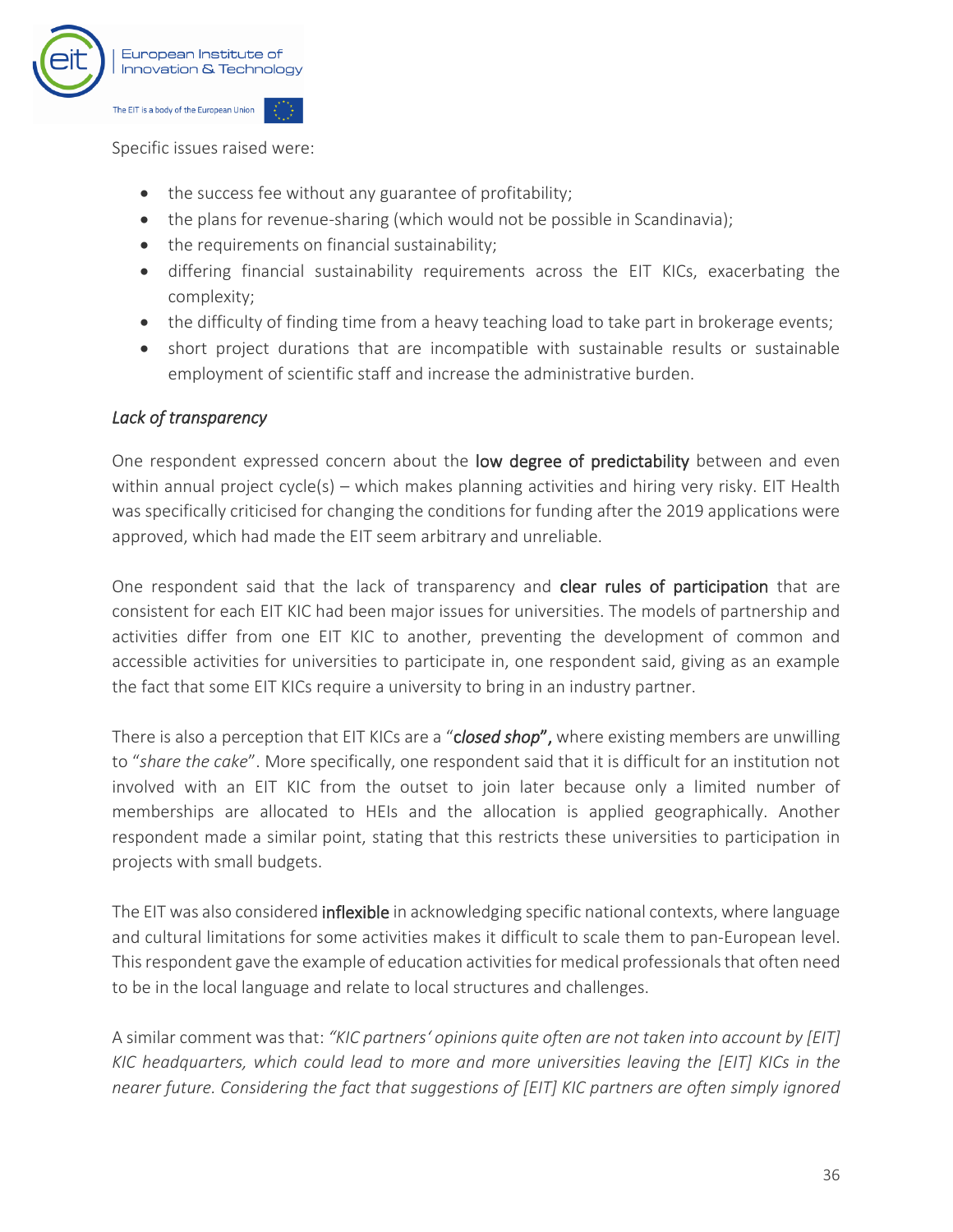

*by the [EIT] KIC management, those rather high membership fees, especially for core partners, can no longer be justified."*

Another factor cited was the lack of information about the impact of HEIs at the regional, national and international level other than through the rankings. These are based on scientific indicators such as scientific publications and patents, when there are other indicators which could be relevant, e.g. their progress over time.

#### 3.5.2 Strengthening the ecosystem

Issues around visibility and communication of the advantages of being part of the EIT Community were frequent. As noted above, a number of respondents attributed a perception that costs of participation and administrative burden are high to the benefits and opportunities of participation not being understood. Several respondents said in this context that the EIT brand is not strong enough. One respondent highlighted a lack of local players in innovation ecosystems that are familiar with the EIT KICs and with the impact they could have.

According to one HEI respondent, universities often still see EIT KICs as research funding instruments. The university joins an EIT KIC because of an individual researcher's need without a wider strategic plan which takes into account the innovation and education side, and the fact that EIT KICs are about educating new generations in an entrepreneurship/innovation mindset.

Suggestions for improvements in communication and visibility ranged from improving the website to dealing with a misconception that the EIT KIC networks are only for specific institutions or EU institutions, and lack of clarity about who can and cannot be members, from easier communication with EIT KIC managements to more information on calls for proposals and activities, success stories and statistics.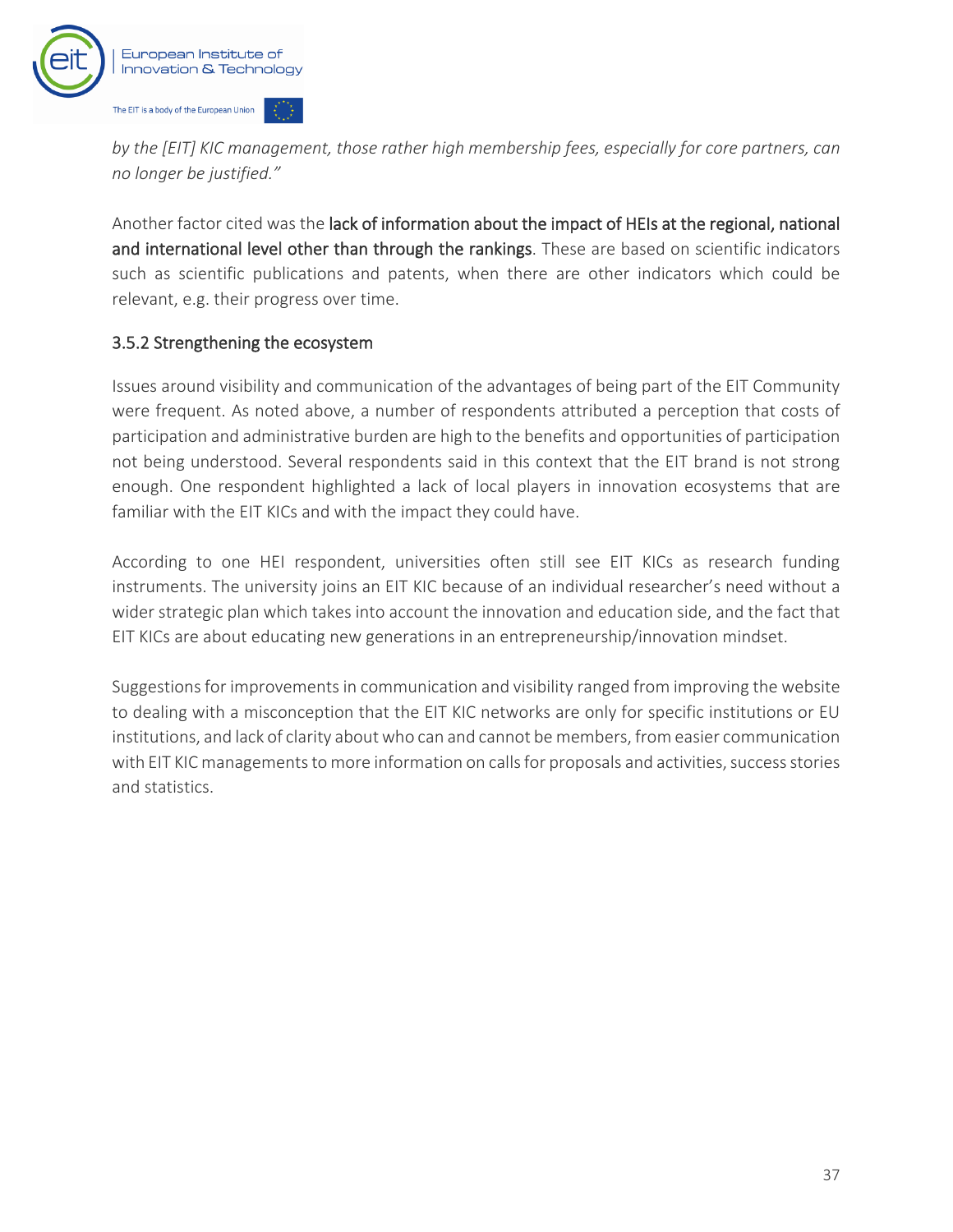

## <span id="page-39-0"></span>4 Conclusion

There was consensus in this consultation that HEIs as a general rule need support from the EIT and the EIT KICs to become more entrepreneurial and innovative. There are exceptions since Europe has some top-tier universities, but the hypothesis that the EIT and the EIT KICs have a role in improving the situation was well accepted.

A critical step in that is for the EIT and the EIT KICs to be better known and for there to be a better understanding of what they do and the benefits of working with them. Improving the visibility of the EIT and the EIT KICs, and sharing knowledge and building capacity more, is not just a question of working with teaching staff and students, but also of engaging with administrative staff, technology transfer offices, incubators and accelerators.

There was a very wide range of suggestions of what the EIT should fund, but the overarching theme was that it would be desirable for the EIT to develop more educational programmes and funding schemes targeting HEIs. The EIT is seen as being particularly well placed to foster projectbased education based on real-life situations.

A better understanding that the EIT is not just a research funder and that it is not the "closed shop" it is sometimes perceived to be outside the EIT Community would help offset the disadvantage of the administrative burden associated with involvement with the EIT. That administrative burden is perceived as heavy. Respondents wanted greater flexibility in applying existing requirements in order to reduce the administrative burden, but also suggested the use of a more diverse set of criteria in assessing eligibility to participate in EIT and EIT KIC criteria to make it easier for small, or second and third tier HEIs to become more innovative and entrepreneurial.

In conclusion, therefore, respondents to this consultation were aligned with the direction of the EIT's future plans to integrate a wider number of HEIs into innovation value chains and ecosystems; establish deeper and broader new activities that build on previous policy initiatives and take an inclusive approach to participation in its new action.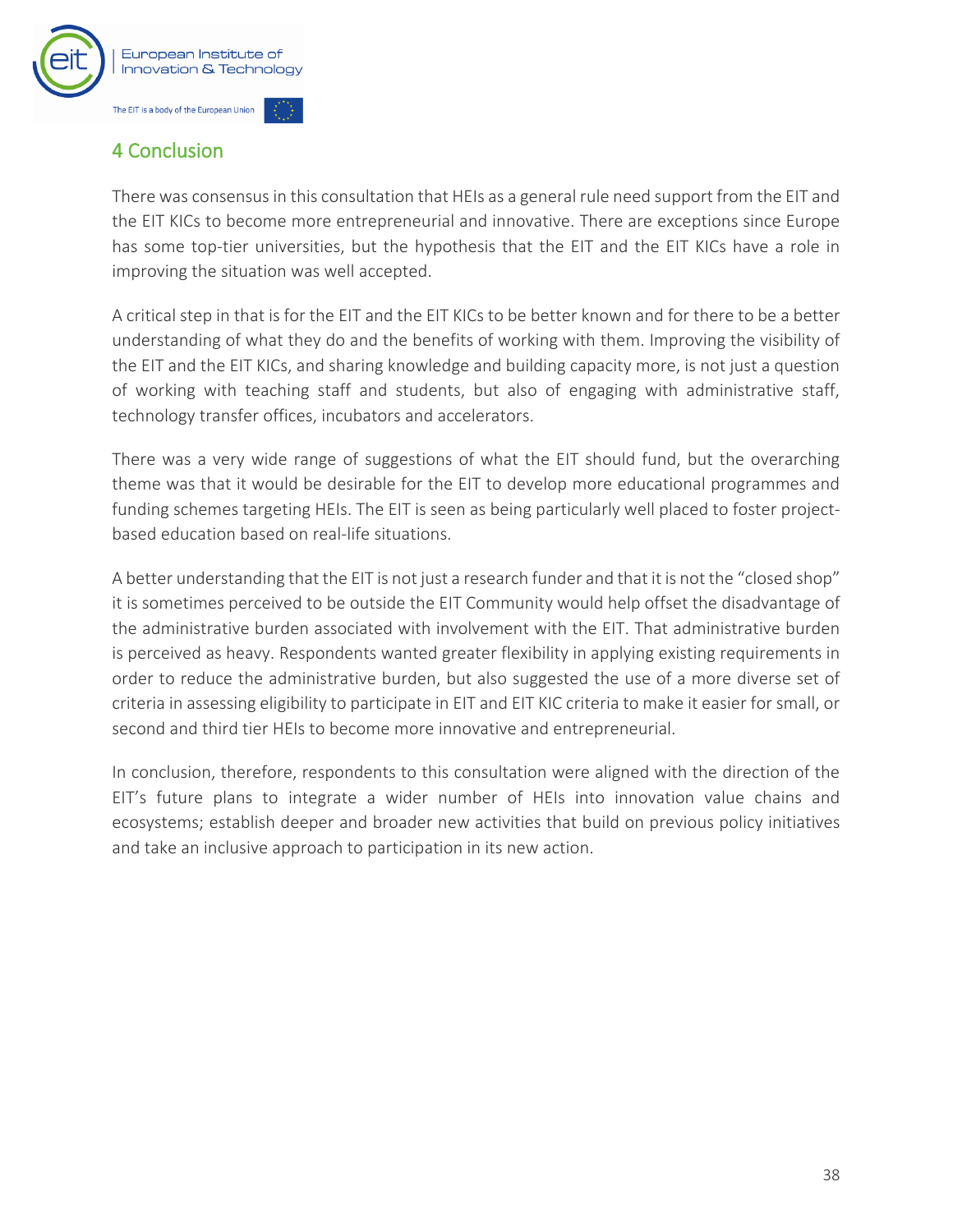

## <span id="page-40-0"></span>**Annex 1: Consultation questionnaire**

## Basic Questions

- Name and surname:
	- o (free text)
- E-mail:
	- o (free text)
- Name of organisation:
	- o (free text)
- Type of organisation:
	- o Higher education institution
	- o Research institution
	- o Corporate/industry
	- o Start-up/scale-up
	- o National authority (e.g. national ministry, science and innovation agency, parliament)
	- o Intergovernmental organisation (IGO)
	- o Non-governmental organisation (NGO)
	- o European institution (European Commission, European Parliament, etc.)
	- o EIT KIC
	- o Other
- Organisation's location:
	- o Choose from a list of countries (all)
- Position in the organization:
	- o (free text)
- Have you participated in an EIT activity before? (multiple choice)
	- o EIT Community event
	- o Innovation project
	- o Education programme
	- o Venture support
	- o Other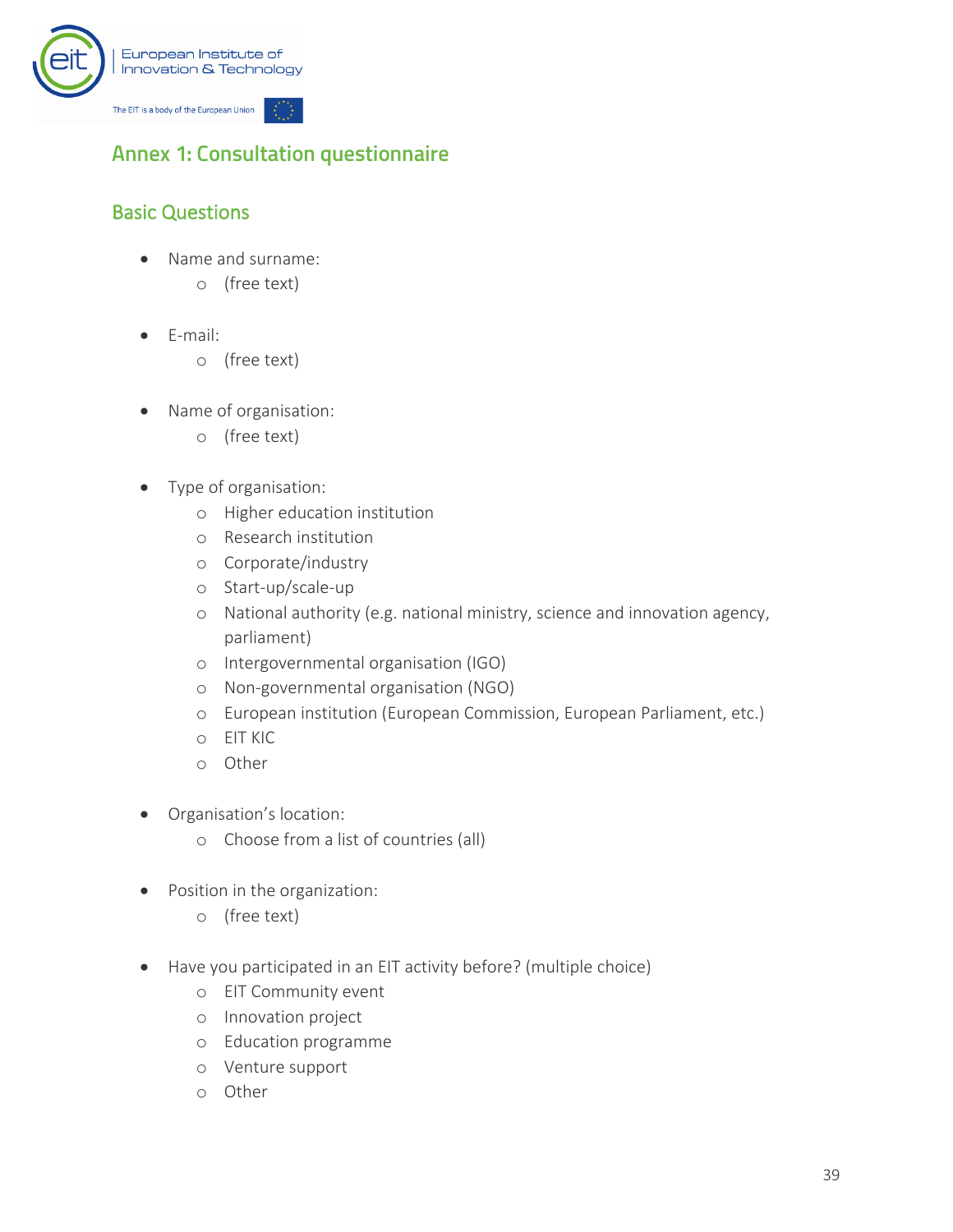

- o Not yet
- Are you currently a member of the EIT Community (EIT KICs and their partners, EIT Alumni)?
	- o Yes/No
- Which one of the following areas of activity are you most interested in?
	- o Business support
	- o Education & training
	- o Innovation-driven research activities
	- o Ecosystem-building/connectivity
- Publication privacy settings:
	- o Anonymous: Only your answers to the following type of respondent, country of origin and contribution - will be published. All other personal details (name, organisation name etc.) will not be published.
	- o Public: Your personal details (name, organisation name etc.) will be published with your contribution.

#### Thematic Questions

- 1. Why do you think Higher Education Institutions (HEIs) in Europe are underperforming in terms of their capacity to be more innovative and entrepreneurial? Free-form
- 2. How do you think the EIT can mobilise resources through [Knowledge Triangle Integration](https://eit.europa.eu/our-communities/eit-innovation-communities) (bringing together business, research, and education) in the most effective way possible to address these issues? Free-form
- 3. What concrete measures should the EIT and its KICs consider to help universities become more innovative and entrepreneurial? Free-form
- 4. How can the EIT and its KICs ensure that the new action to support HEIs involves participants from all over the EU, regardless of their level of innovation capacity? Free-form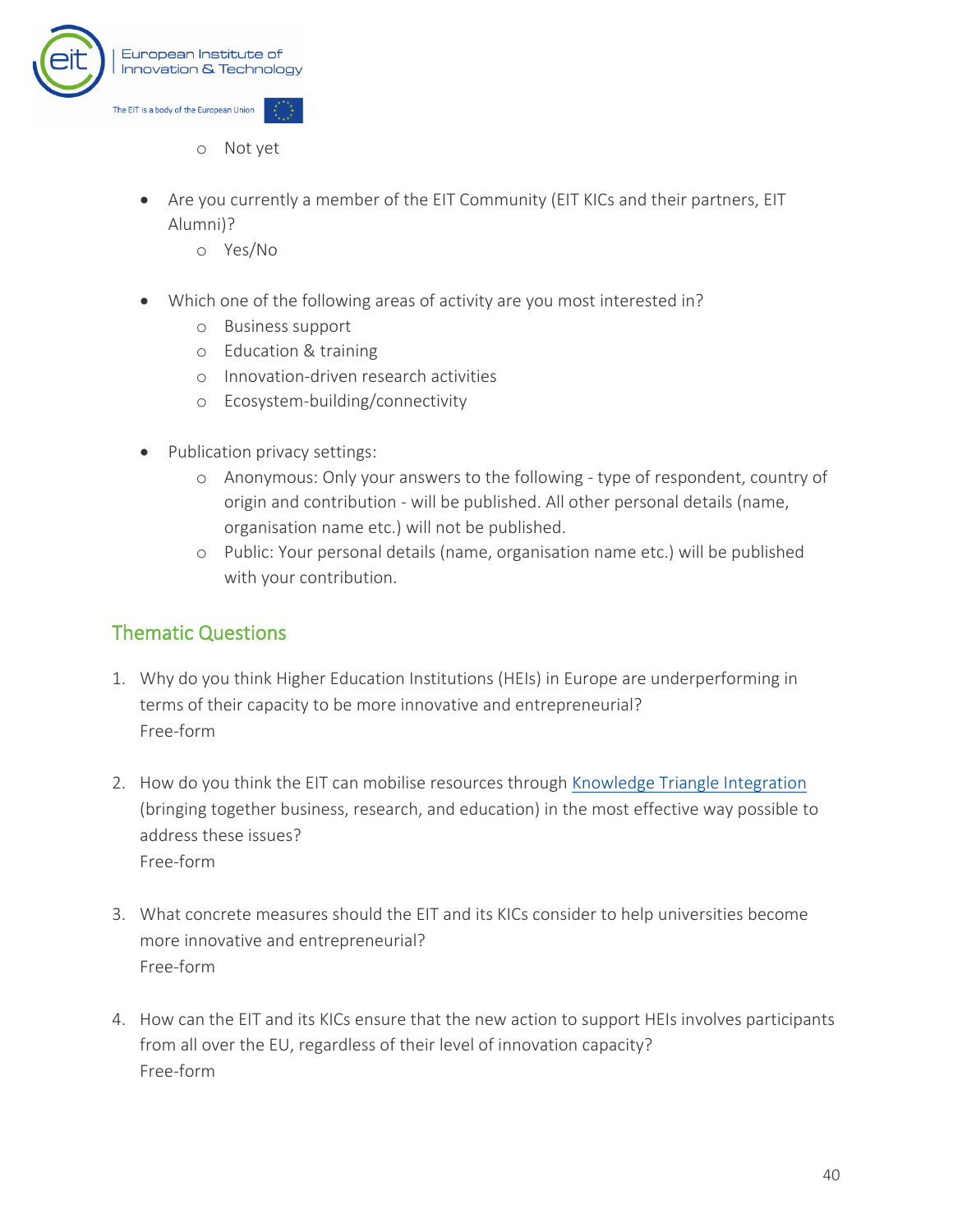

5. What factors are currently preventing HEIs in Europe from becoming members of the EIT KICs' networks or from participating in the EIT KICs' activities? Free-form

#### Submission of Supporting Documents

If you wish to upload additional documents (e.g. Position Papers), please do so here:  $\hat{\mathsf{h}}$  (upload file here)

□ I agree with the personal data protection provisions.

□ I consent to being included in the EIT Stakeholder Database for future contacts.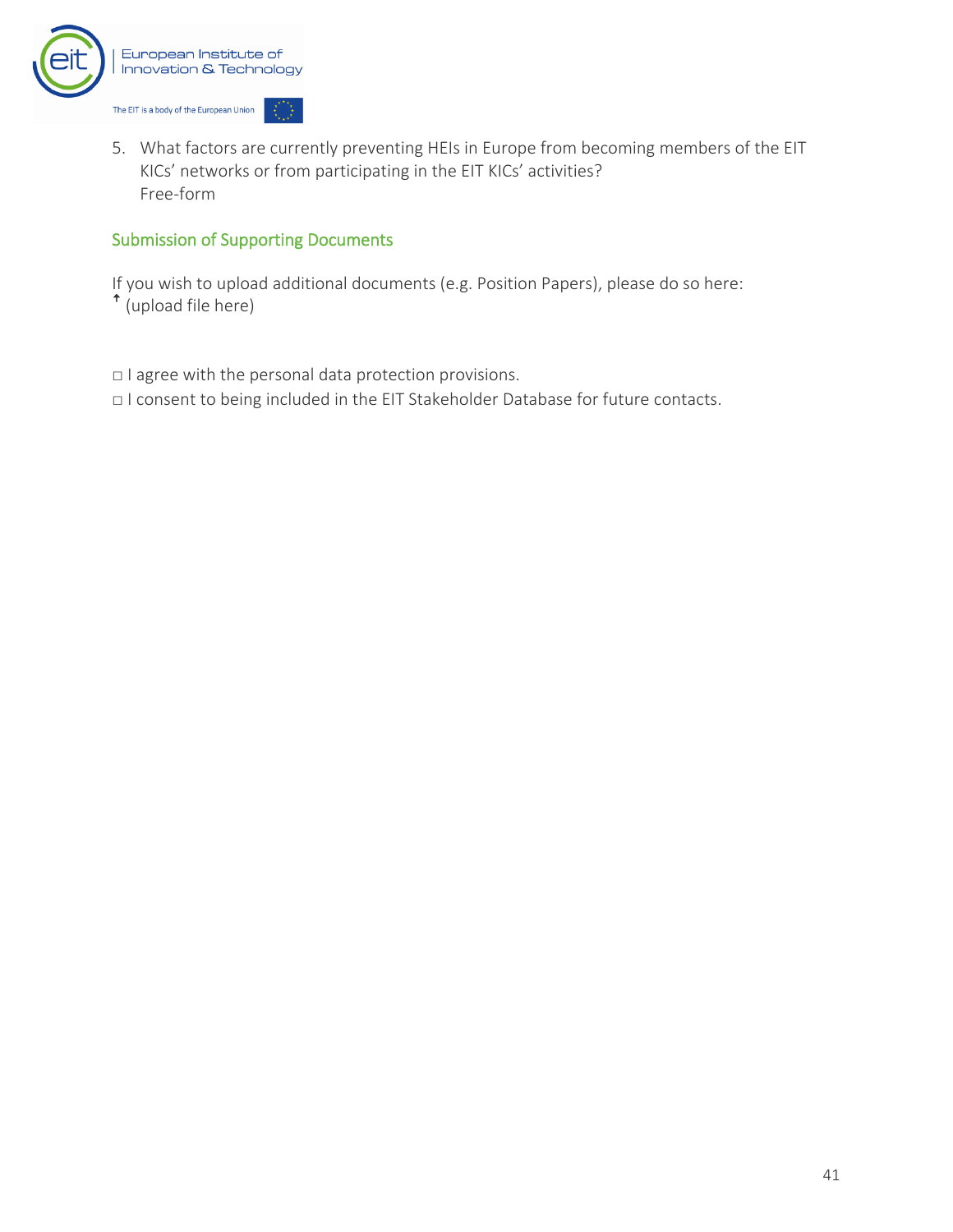

## <span id="page-43-0"></span>**Annex 2: Additional contributions**

Respondents to this consultation were given the opportunity to submit position papers. Two did so.

#### <span id="page-43-1"></span>Young European Research Universities

With position papers from September and November 2019, the Young European Research Universities (YERUN) addressed the proposed dedicated action for the EIT to boost innovation capacity in universities not part of the EIT KICs. The November 2019 paper addressed concerns about the questioning as of November 2019 of the need for the proposed new EIT intervention domain to promote entrepreneurship and innovation capacity development in European higher education.

YERUN regarded this proposal as a positive spill-over of the EIT's education agenda to a wider community which could help transform higher education. For YERUN, it was self-evident that the EIT must target higher education institutions beyond those that are already established EIT KIC members, as these obviously already classify as entrepreneurial and innovative and are embedded in powerful innovation ecosystems.

YERUN called for this new intervention domain to be implemented through EIT KIC activities because EIT KICs are mature partnerships composed of strong innovation actors (business, Research and Technology Offices (RTOs) and universities). The EIT KICS and their constituents have the expertise to promote entrepreneurship and innovation capacity development in HEIs. YERUN identified the most needed activities as promoting knowledge sharing, best practices and capacity development for students, researchers and support staff in HEIs not involved as EIT KIC partner organisations.

An earmarked and meaningful budget for this action was essential to safeguard its concrete implementation, YERUN said. The action could be carried out synergistically with other instruments, such as the ERASMUS programme. It would not undermine the knowledge triangle concept, but rather strengthen an essential side of the triangle, moreover the one that serves the other actors of innovation community (business, government, citizens). YERUN concluded that the action would grant the EIT a much needed additional proof of societal impact.